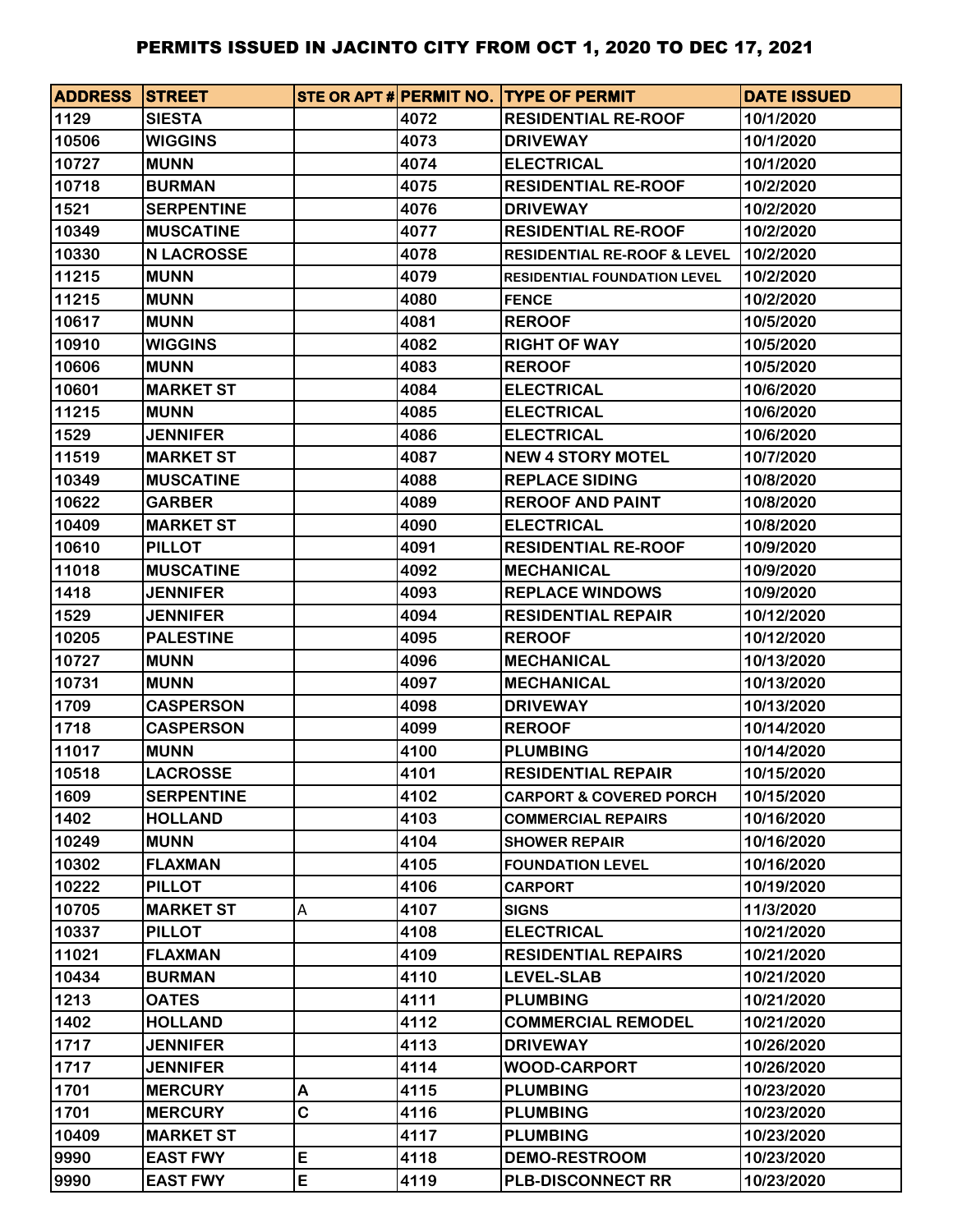| 11519 | <b>MARKET ST</b> | A   | 4120 | <b>PLUMBING</b>                        | 10/26/2020 |
|-------|------------------|-----|------|----------------------------------------|------------|
| 10314 | <b>EAST FWY</b>  |     | 4121 | <b>SIGN</b>                            | 11/2/2020  |
| 10206 | <b>PALESTINE</b> |     | 4122 | <b>PLUMBING</b>                        | 10/27/2020 |
| 10206 | <b>PALESTINE</b> |     | 4123 | <b>RESIDENTIAL RE-ROOF</b>             | 10/27/2020 |
| 931   | <b>MERCURY</b>   | A   | 4124 | <b>ELECTRICAL</b>                      | 10/30/2020 |
| 931   | <b>MERCURY</b>   | В   | 4125 | <b>ELECTRICAL</b>                      | 10/30/2020 |
| 11021 | <b>BURMAN</b>    |     | 4126 | <b>FENCE</b>                           | 10/30/2020 |
| 10434 | <b>MUSCATINE</b> |     | 4127 | <b>GRADE/FILL DIRT</b>                 | 10/30/2020 |
| 1628  | <b>CHAZEN</b>    |     | 4128 | <b>FENCE</b>                           | 10/30/2020 |
| 11025 | <b>MUSCATINE</b> |     | 4129 | <b>RESIDENTIAL REPAIR &amp; LEVEL</b>  | 10/30/2020 |
| 10522 | <b>CHADWICK</b>  |     | 4130 | <b>MECHANICAL</b>                      | 10/30/2020 |
| 10249 | <b>MUNN</b>      |     | 4131 | <b>PLUMBING</b>                        | 11/2/2020  |
| 931   | <b>MERCURY</b>   | A   | 4132 | <b>PLUMBING</b>                        | 11/2/2020  |
| 10206 | <b>PALESTINE</b> |     | 4133 | <b>RESIDENTIAL - REMODEL</b>           | 11/2/2020  |
| 10138 | <b>BURMAN</b>    |     | 4134 | <b>WOOD BACK PATIO</b>                 | 11/2/2020  |
| 10206 | <b>PALESTINE</b> |     | 4135 | <b>ELECTRICAL</b>                      | 11/2/2020  |
| 10434 | <b>BURMAN</b>    |     | 4136 | <b>RESIDENTIAL - REMODEL</b>           | 11/3/2020  |
| 10901 | <b>MARKET ST</b> |     | 4137 | <b>ELECTRICAL</b>                      | 11/3/2020  |
| 1402  | <b>HOLLAND</b>   |     | 4138 | <b>MECHANICAL</b>                      | 11/3/2020  |
| 11519 | <b>MARKET ST</b> |     | 4139 | <b>ELECTRICAL</b>                      | 11/4/2020  |
| 10101 | <b>MUNN</b>      |     | 4140 | <b>PLUMBING</b>                        | 11/4/2020  |
| 10804 | <b>PALESTINE</b> | 1/2 | 4141 | <b>PLUMBING</b>                        | 11/4/2020  |
| 10417 | N OSWEGO         |     | 4142 | <b>FRONT PORCH &amp; PORTE-COCHERE</b> | 11/4/2020  |
| 1237  | <b>SIESTA</b>    |     | 4143 | <b>CARPORT-WOODEN &amp; FRONT META</b> | 11/5/2020  |
| 10714 | <b>PILLOT</b>    |     | 4144 | <b>NEW RESIDENTIAL - BUILDING</b>      | 11/5/2020  |
| 10314 | <b>PALESTINE</b> |     | 4145 | <b>IMECHANICAL</b>                     | 11/5/2020  |
| 11513 | <b>LANE</b>      |     | 4146 | <b>ELECTRICAL</b>                      | 11/5/2020  |
| 10613 | <b>OSWEGO</b>    |     | 4147 | <b>DEMOLITION</b>                      | 11/5/2020  |
| 10601 | <b>MARKET</b>    |     | 4148 | <b>ELECTRICAL</b>                      | 11/6/2020  |
| 10517 | <b>MUSCATINE</b> |     | 4149 | <b>RESIDENTIAL REPAIRS &amp; RE-RO</b> | 11/6/2020  |
| 10302 | <b>MUNN</b>      |     | 4150 | <b>DRIVEWAY</b>                        | 11/6/2020  |
| 1405  | <b>BELIN</b>     |     | 4151 | <b>PLUMBING</b>                        | 11/6/2020  |
| 10241 | <b>FLAXMAN</b>   |     | 4152 | <b>CHAINLINK FENCE-GATE</b>            | 11/6/2020  |
| 11025 | <b>MUSCATINE</b> |     | 4153 | <b>SIDING AND FLOORING</b>             | 11/9/2020  |
| 10810 | <b>MUNN</b>      |     | 4154 | <b>GRADE/FILL DIRT</b>                 | 11/9/2020  |
| 10818 | <b>MUNN</b>      |     | 4155 | <b>GRADE/FILL DIRT</b>                 | 11/9/2020  |
| 10629 | <b>WIGGINS</b>   |     | 4156 | <b>FENCE</b>                           | 11/9/2020  |
| 10611 | <b>PALESTINE</b> |     | 4157 | <b>COMMERCIAL REMODEL</b>              | 11/9/2020  |
| 1522  | <b>CHESTON</b>   |     | 4158 | <b>REPLACE SIDING</b>                  | 11/9/2020  |
| 10910 | <b>WIGGINS</b>   |     | 4159 | <b>PLUMBING</b>                        | 11/9/2020  |
| 9990  | <b>EAST FWY</b>  | E   | 4173 | FIRE PROTECTION(1 SPRINKLER            | 11/9/2020  |
| 10521 | <b>PILLOT</b>    |     | 4174 | <b>FENCE</b>                           | 11/10/2020 |
| 10714 | <b>PILLOT</b>    |     | 4175 | <b>WATER &amp; SEWER DISCONNECT</b>    | 11/10/2020 |
| 1210  | <b>DACUS</b>     |     | 4187 | <b>REPLACE SIDING</b>                  | 11/10/2020 |
| 1521  | <b>JENNIFER</b>  |     | 4188 | <b>RESIDENTIAL RE-ROOF</b>             | 11/10/2020 |
| 11020 | <b>BURMAN</b>    |     | 4191 | <b>PLUMBING</b>                        | 11/11/2020 |
| 1717  | <b>JENNIFER</b>  |     | 4224 | <b>ELECTRICAL</b>                      | 11/12/2020 |
| 10325 | N OSWEGO         |     | 4228 | <b>PLUMBING</b>                        | 11/12/2020 |
| 10326 | <b>WIGGINS</b>   |     | 4239 | <b>ELECTRICAL</b>                      | 11/12/2020 |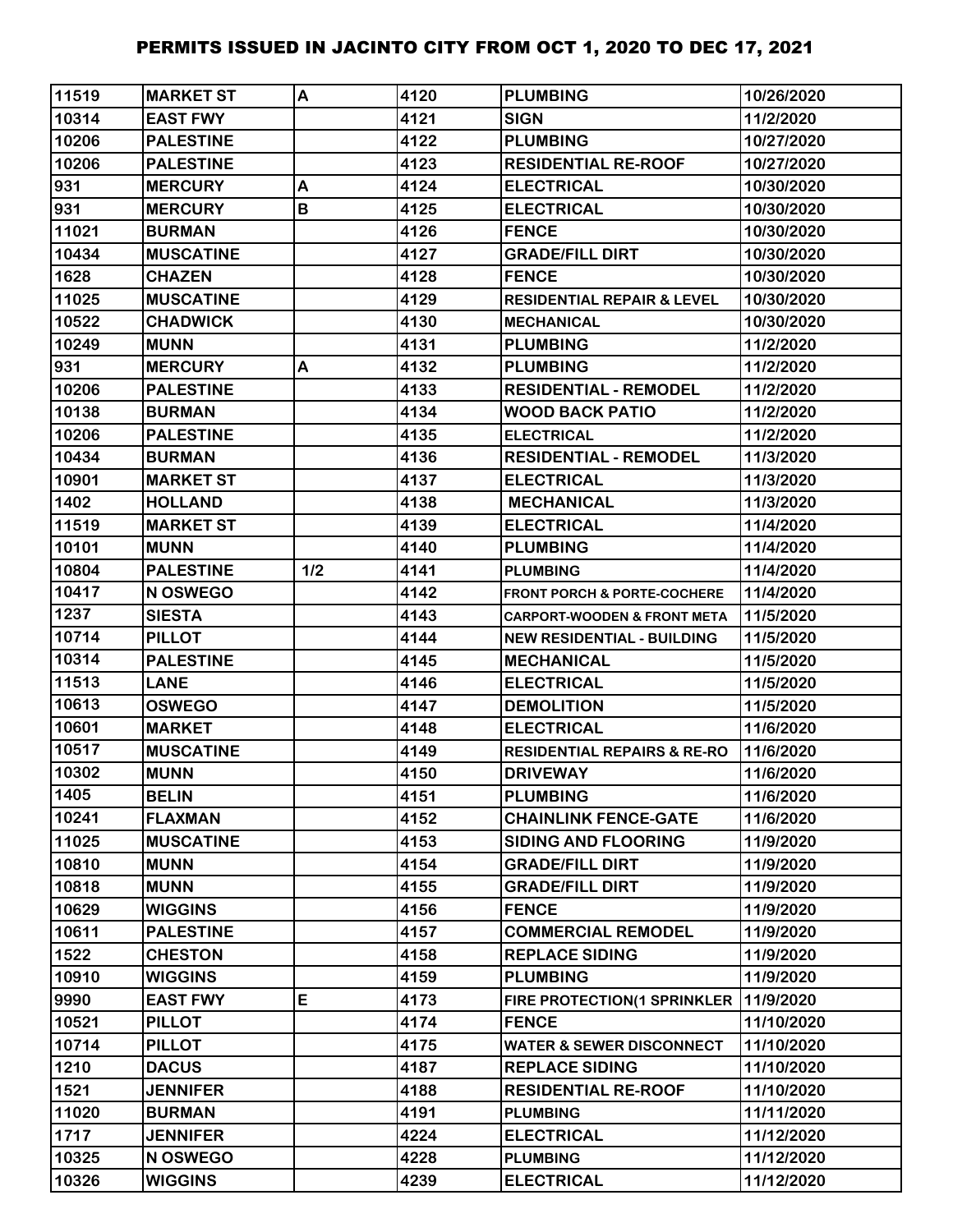| 10714 | <b>PILLOT</b>    |   | 4246  | <b>DEMOLITION</b>                    | 11/13/2020 |
|-------|------------------|---|-------|--------------------------------------|------------|
| 10137 | <b>MUNN</b>      |   | 10001 | <b>ELECTRICAL</b>                    | 11/16/2020 |
| 10129 | <b>WIGGINS</b>   |   | 10002 | <b>FENCE</b>                         | 11/17/2020 |
| 10726 | <b>PILLOT</b>    |   | 10003 | <b>PLUMBING</b>                      | 11/17/2020 |
| 1622  | <b>CHESTON</b>   |   | 10004 | <b>PLUMBING</b>                      | 11/16/2020 |
| 10433 | <b>MUNN</b>      |   | 10005 | <b>RESIDENTIAL REPAIRS</b>           | 11/17/2020 |
| 10827 | <b>MUNN</b>      |   | 10006 | <b>ACCESSORY BUILDING-SHED</b>       | 11/17/2020 |
| 10229 | <b>CHADWICK</b>  |   | 10007 | <b>WOOD FENCE</b>                    | 11/17/2020 |
| 10934 | <b>LACROSSE</b>  |   | 10008 | <b>PLUMBING</b>                      | 11/17/2020 |
| 1211  | <b>MERCURY</b>   |   | 10009 | <b>FENCE AND BOLLARDS</b>            | 11/17/2020 |
| 1706  | <b>BELIN</b>     |   | 10010 | <b>CARPORT-WOOD</b>                  | 11/17/2020 |
| 10417 | N OSWEGO         |   | 10011 | <b>RESIDENTIAL RE-ROOF</b>           | 11/18/2020 |
| 10726 | <b>PILLOT</b>    |   | 10012 | <b>PLUMBING</b>                      | 11/18/2020 |
| 11215 | <b>MUNN</b>      |   | 10013 | <b>PLUMBING</b>                      | 11/18/2020 |
| 10942 | <b>VERANO</b>    |   | 10014 | <b>RESIDENTIAL REPAIRS</b>           | 11/18/2020 |
| 10434 | <b>MUSCATINE</b> |   | 10015 | <b>DRIVEWAY</b>                      | 11/19/2020 |
| 10610 | <b>CHADWICK</b>  |   | 10016 | LEVEL BLK & BASE FOUNDATI 11/19/2020 |            |
| 11110 | <b>MUSCATINE</b> |   | 10017 | <b>ACCESSORY BUILDING</b>            | 11/19/2020 |
| 10714 | <b>PILLOT</b>    |   | 10018 | <b>PLUMBING</b>                      | 11/19/2020 |
| 10410 | <b>NORVIC</b>    |   | 10019 | SOLAR PANEL INSTALLATION 11/20/2021  |            |
| 10410 | <b>NORVIC</b>    |   | 10020 | <b>ELECTRICAL</b>                    | 1/20/2021  |
| 11515 | <b>MARKET ST</b> |   | 10021 | <b>ELECTRICAL</b>                    | 11/20/2020 |
| 10206 | <b>MUNN</b>      |   | 10022 | <b>LEVEL</b>                         | 11/20/2020 |
| 1611  | <b>JENNIFER</b>  |   | 10023 | <b>WOOD FENCE</b>                    | 11/20/2020 |
| 1511  | <b>KERBEY</b>    |   | 10024 | <b>REPLACE SIDING</b>                | 11/23/2020 |
| 10213 | <b>NORVIC</b>    |   | 10025 | <b>ELECTRICAL</b>                    | 11/23/2020 |
| 10434 | <b>MUSCATINE</b> |   | 10026 | 2 GATES                              | 11/23/2020 |
| 10122 | <b>FAIRFAX</b>   |   | 10027 | <b>ELECTRICAL</b>                    | 11/23/2020 |
| 1418  | <b>HOLLAND</b>   |   | 10028 | <b>GRADE/FILL DIRT</b>               | 11/23/2020 |
| 1702  | <b>BELIN</b>     |   | 10029 | <b>REPLACE SIDING</b>                | 11/23/2020 |
| 1422  | <b>JENNIFER</b>  |   | 10030 | <b>RESIDENTIAL RE-ROOF</b>           | 11/24/2020 |
| 10510 | <b>BURMAN</b>    |   | 10031 | <b>PLUMBING</b>                      | 11/24/2020 |
| 1421  | <b>JENNIFER</b>  |   | 10032 | <b>RESIDENTIAL REPAIRS</b>           | 11/24/2020 |
| 1702  | <b>CHAZEN</b>    |   | 10033 | <b>FENCE</b>                         | 11/25/2020 |
| 10125 | <b>NORVIC</b>    |   | 10034 | <b>RESIDENTIAL REPAIRS</b>           | 11/25/2020 |
| 10810 | <b>LANE</b>      | 5 | 10035 | <b>PLUMBING</b>                      | 11/30/2020 |
| 1434  | <b>BELIN</b>     |   | 10036 | <b>DRIVEWAY</b>                      | 11/30/2020 |
| 11012 | <b>BURMAN</b>    |   | 10037 | <b>GRADE/FILL DIRT</b>               | 11/30/2020 |
| 10129 | <b>PILLOT</b>    |   | 10038 | <b>RESIDENTIAL RE-ROOF</b>           | 12/1/2020  |
| 10333 | <b>LANE</b>      |   | 10039 | <b>PLUMBING</b>                      | 12/2/2020  |
| 11617 | <b>LORD</b>      |   | 10040 | <b>ELECTRICAL</b>                    | 12/2/2020  |
| 11407 | <b>MUNN</b>      |   | 10041 | <b>RESIDENTIAL ADDITION</b>          | 12/3/2020  |
| 11407 | <b>MUNN</b>      |   | 10042 | PARTIAL DEMOLITION                   | 12/3/2020  |
| 10421 | <b>NORVIC</b>    |   | 10043 | <b>RESIDENTIAL RE-ROOF</b>           | 12/3/2020  |
| 11602 | <b>OGLESBY</b>   |   | 10044 | <b>CARPORT</b>                       | 12/3/2020  |
| 10402 | <b>MUSCATINE</b> |   | 10045 | <b>RESIDENTIAL RE-ROOF</b>           | 12/7/2020  |
| 10617 | <b>MUSCATINE</b> |   | 10046 | <b>RESIDENTIAL REPAIRS</b>           | 12/7/2020  |
| 931   | <b>MERCURY</b>   |   | 10047 | <b>COMMERCIAL REMODEL</b>            | 12/7/2020  |
| 11025 | <b>BURMAN</b>    |   | 10048 | <b>FENCE</b>                         | 12/7/2020  |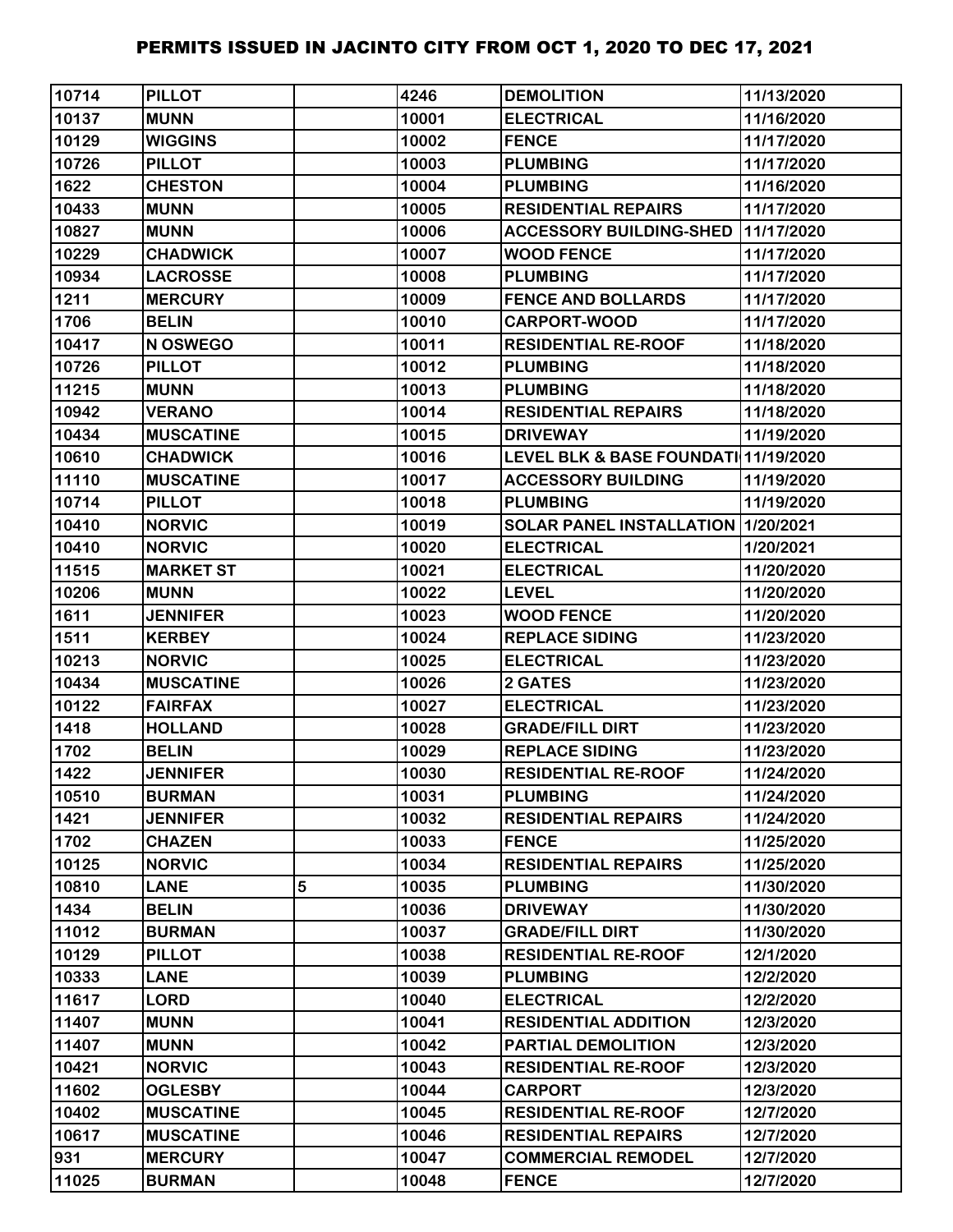| 10630 | <b>FLAXMAN</b>   | 10049 | <b>PLUMBING</b>                          | 12/8/2020  |
|-------|------------------|-------|------------------------------------------|------------|
| 1409  | <b>JENNIFER</b>  | 10050 | <b>PLUMBING</b>                          | 12/8/2020  |
| 10433 | <b>MUNN</b>      | 10051 | <b>PLUMBING</b>                          | 12/9/2020  |
| 10502 | <b>FLAXMAN</b>   | 10052 | <b>ELECTRICAL</b>                        | 12/10/2020 |
| 11301 | <b>MARKET</b>    | 10053 | <b>ELECTRICAL</b>                        | 12/14/2020 |
| 10910 | <b>WIGGINS</b>   | 10054 | <b>ELECTRICAL</b>                        | 12/14/2020 |
| 10730 | <b>NORVIC</b>    | 10055 | <b>RESIDENTIAL RE-ROOF</b>               | 12/14/2020 |
| 11025 | <b>BURMAN</b>    | 10056 | <b>FENCE</b>                             | 12/14/2020 |
| 10326 | <b>WIGGINS</b>   | 10057 | <b>PLUMBING</b>                          | 12/14/2020 |
| 10714 | <b>PILLOT</b>    | 10058 | <b>MECHANICAL</b>                        | 12/15/2020 |
| 1706  | <b>BELIN</b>     | 10059 | <b>DRIVEWAY</b>                          | 12/15/2020 |
| 10524 | <b>MUSCATINE</b> | 10060 | <b>RESIDENTIAL REPAIRS</b>               | 12/15/2020 |
| 10731 | <b>MUNN</b>      | 10061 | <b>ELECTRICAL</b>                        | 12/15/2020 |
| 10714 | <b>PILLOT</b>    | 10062 | <b>ELECTRICAL</b>                        | 12/16/2020 |
| 10714 | <b>PILLOT</b>    | 10063 | <b>MECHANICAL</b>                        | 12/16/2020 |
| 1402  | <b>HOLLAND</b>   | 10064 | <b>PLUMBING</b>                          | 12/16/2020 |
| 10433 | <b>MUNN</b>      | 10065 | <b>RES.-REM:LAUNDRY ROOM &amp; BR</b>    | 12/17/2020 |
| 10722 | <b>BURMAN</b>    | 10066 | <b>RE-ROOF</b>                           | 12/18/2020 |
| 10330 | <b>MUSCATINE</b> | 10067 | <b>CARPORT-METAL</b>                     | 12/18/2020 |
| 10209 | <b>CHADWICK</b>  | 10068 | <b>BACK PORCH</b>                        | 12/18/2020 |
| 11009 | <b>WIGGINS</b>   | 10069 | <b>LEVEL</b>                             | 12/18/2020 |
| 10525 | <b>BURMAN</b>    | 10070 | <b>DEMOLITION-SHED/GARAGE</b>            | 12/18/2020 |
| 10722 | <b>NORVIC</b>    | 10071 | <b>RESIDENTIAL REPAIRS-GARAGE</b>        | 12/18/2020 |
| 10614 | <b>WIGGINS</b>   | 10072 | <b>WOOD FENCE</b>                        | 12/23/2020 |
| 10913 | <b>INVIERNO</b>  | 10073 | RESIDENTIAL REPAIRS & REROO   12/28/2020 |            |
| 10126 | <b>NORVIC</b>    | 10074 | <b>DEMO &amp; NEW SHED ON BLKS</b>       | 12/28/2020 |
| 11009 | <b>LACROSSE</b>  | 10075 | RES. REPAIRS(SHEETROCK&FLOO              | 12/28/2020 |
| 10406 | <b>MUSCATINE</b> | 10076 | <b>REROOF</b>                            | 12/29/2020 |
| 10317 | <b>FAIRFAX</b>   | 10077 | RES. REPAIRS(REPLACE FRONT               | 12/30/2020 |
| 11022 | <b>BURMAN</b>    | 10078 | <b>RES- REMODEL (BATHROOM &amp; L</b>    | 12/31/2020 |
| 11022 | <b>BURMAN</b>    | 10079 | <b>PLUMBING</b>                          | 12/31/2020 |
| 10809 | <b>VERANO</b>    | 10080 | RES REMODEL (SOLAR PANEL 12/31/2020      |            |
| 10809 | <b>VERANO</b>    | 10081 | <b>ELECTRICAL</b>                        | 12/31/2020 |
| 11519 | <b>MARKET ST</b> | 10082 | <b>DRIVEWAY</b>                          | 1/4/2021   |
| 10714 | <b>PILLOT</b>    | 10083 | PAVING (DRIVEWAY NOT TO STR              | 1/4/2021   |
| 10334 | <b>MUSCATINE</b> | 10084 | <b>FENCE REPAIR</b>                      | 1/5/2021   |
| 10302 | <b>FLAXMAN</b>   | 10085 | <b>PLUMBING</b>                          | 1/5/2021   |
| 10324 | <b>PALESTINE</b> | 10086 | <b>ELECTRICAL</b>                        | 1/6/2021   |
| 10617 | <b>LANE</b>      | 10087 | <b>DRIVEWAY</b>                          | 1/7/2021   |
| 1708  | <b>KERBY</b>     | 10088 | RES. REPAIRS (WOOD SIDING) 1/7/2021      |            |
| 10433 | <b>MUNN</b>      | 10089 | <b>ELECTRICAL</b>                        | 1/7/2021   |
| 10117 | <b>CHADWICK</b>  | 10090 | REROOF ON GARAGE (SHINGLES) 1/8/2021     |            |
| 1315  | <b>HORATIO</b>   | 10091 | PAVING (DRIVEWAY ONLY TO P.              | 1/8/2021   |
| 10221 | <b>CHADWICK</b>  | 10092 | <b>DRIVEWAY</b>                          | 1/8/2021   |
| 1719  | <b>KERBY</b>     | 10093 | <b>FRONT FENCE - IRON BAR</b>            | 1/8/2021   |
| 10913 | <b>INVIERNO</b>  | 10094 | 2 PORCH F & B/BDOOR/REEROOF 1/8/2021     |            |
| 10238 | <b>BURMAN</b>    | 10095 | <b>REROOF</b>                            | 1/12/2021  |
| 10334 | <b>PALESTINE</b> | 10096 | <b>ELECTRICAL</b>                        | 1/13/2021  |
| 10129 | <b>FLAXMAN</b>   | 10097 | <b>WOOD, PICKET FENCE</b>                | 1/13/2021  |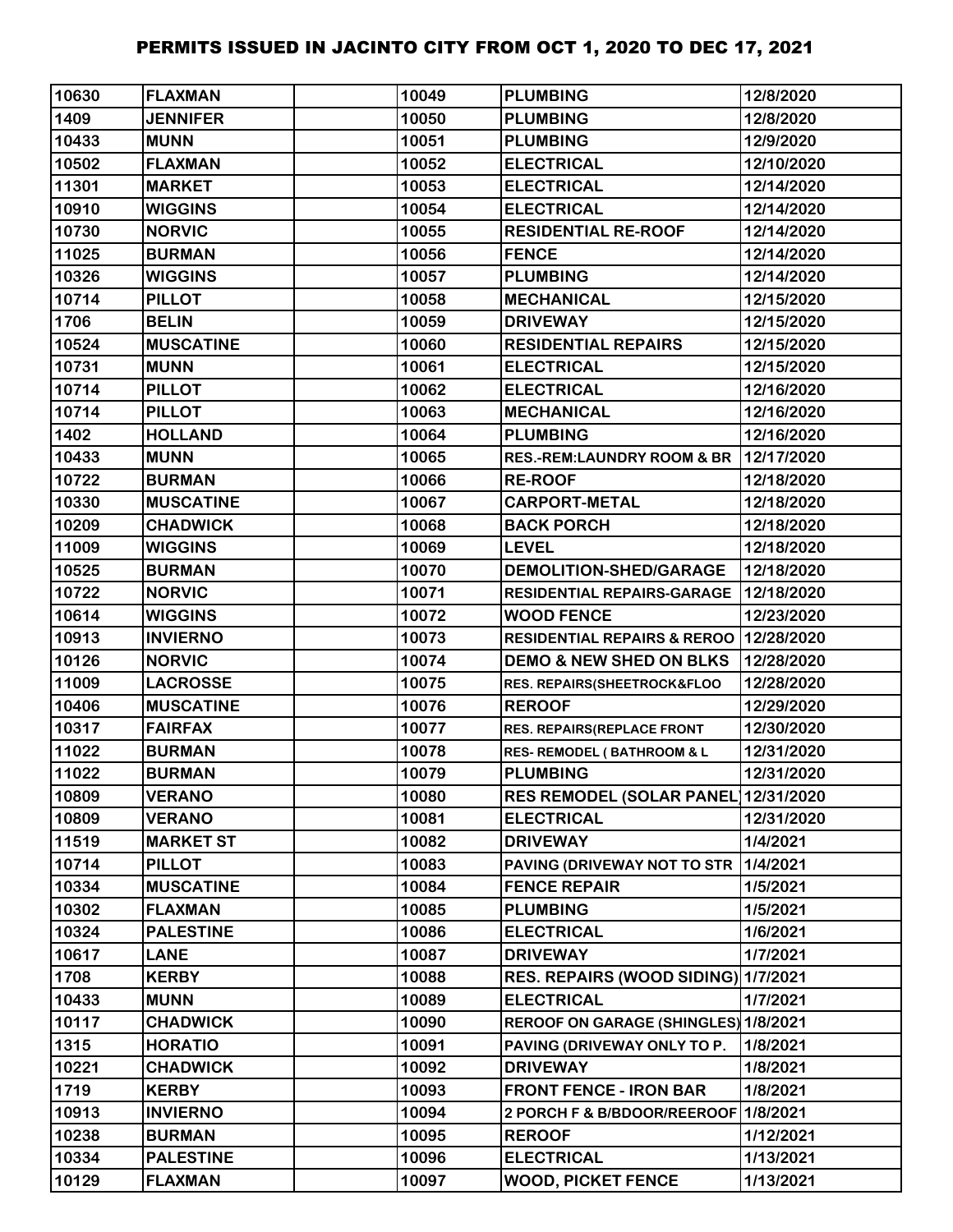| 11510 | <b>OXHAM</b>      | 10098 | <b>ACCESSORY BUILDING (SHED)</b>             | 1/13/2021 |
|-------|-------------------|-------|----------------------------------------------|-----------|
| 9992  | <b>EAST FWY</b>   | 10099 | <b>PLUMBING</b>                              | 1/14/2021 |
| 10530 | <b>MUNN</b>       | 10100 | <b>CARPORT-METAL</b>                         | 1/14/2021 |
| 10534 | <b>BURMAN</b>     | 10101 | <b>RESIDENTIAL REPAIRS</b>                   | 1/14/2021 |
| 10909 | <b>INVIERNO</b>   | 10102 | <b>MECHANICAL</b>                            | 1/15/2021 |
| 10324 | <b>PALESTINE</b>  | 10103 | <b>EXHAUST FAN/RESTROOM</b>                  | 1/19/2021 |
| 10121 | <b>PALESTINE</b>  | 10104 | <b>IRON &amp; WOOD FENCE</b>                 | 1/19/2021 |
| 11502 | <b>CELTIS</b>     | 10105 | <b>ACCESSORY BUILDING ON BLKS 11/20/2021</b> |           |
| 10330 | <b>N LACROSSE</b> | 10106 | <b>FENCE-IRON BAR</b>                        | 1/20/2021 |
| 10609 | <b>OSWEGO</b>     | 10107 | <b>RESIDENTIAL RE-ROOF</b>                   | 1/20/2021 |
| 10405 | <b>FLAXMAN</b>    | 10108 | <b>RESIDENTIAL REPAIRS</b>                   | 1/20/2021 |
| 10405 | <b>FLAXMAN</b>    | 10109 | <b>ELECTRICAL</b>                            | 1/20/2021 |
| 10718 | <b>OSWEGO</b>     | 10110 | <b>GRADE/FILL DIRT</b>                       | 1/20/2021 |
| 11602 | <b>LANE</b>       | 10111 | <b>CARPORT</b>                               | 1/21/2021 |
| 10430 | <b>MUSCATINE</b>  | 10112 | <b>NEW RESIDENTIAL - BUILDING</b>            | 1/22/2021 |
| 11215 | <b>MUNN</b>       | 10113 | <b>MECHANICAL</b>                            | 1/25/2021 |
| 10102 | <b>CHADWICK</b>   | 10114 | <b>RESIDENTIAL RE-ROOF</b>                   | 1/25/2021 |
| 10101 | <b>FLAXMAN</b>    | 10115 | <b>ELECTRICAL</b>                            | 1/26/2021 |
| 10238 | <b>PALESTINE</b>  | 10116 | <b>PAVING</b>                                | 1/27/2021 |
| 11501 | <b>TILIA</b>      | 10117 | <b>RESIDENTIAL RE-ROOF</b>                   | 1/27/2021 |
| 10626 | <b>MUNN</b>       | 10118 | <b>DRIVEWAY</b>                              | 1/27/2021 |
| 10417 | N OSWEGO          | 10119 | <b>GARAGE</b>                                | 1/28/2021 |
| 10241 | <b>PALESTINE</b>  | 10120 | <b>PAVING</b>                                | 1/28/2021 |
| 10821 | <b>VERANO</b>     | 10121 | <b>RESIDENTIAL REPAIRS</b>                   | 1/28/2021 |
| 1333  | <b>SHERYL</b>     | 10122 | LEVEL BLOCK & BASE FOUNDATION 1/28/2021      |           |
| 10913 | <b>INVIERNO</b>   | 10123 | <b>ELECTRICAL</b>                            | 1/29/2021 |
| 10805 | <b>BURMAN</b>     | 10124 | <b>RESIDENITAL RE-ROOF</b>                   | 1/29/2021 |
| 11037 | <b>MARKET</b>     | 10125 | <b>COMMERCIAL REMODEL</b>                    | 1/29/2021 |
| 1329  | <b>SHERYL</b>     | 10126 | <b>RESIDENTIAL REPAIRS</b>                   | 1/29/2021 |
| 10322 | <b>FAIRFAX</b>    | 10127 | <b>RESIDENTIAL REPAIRS</b>                   | 1/29/2021 |
| 10242 | <b>PALESTINE</b>  | 10128 | <b>DRIVEWAY</b>                              | 1/29/2021 |
| 10146 | <b>BURMAN</b>     | 10129 | <b>DEMOLITION</b>                            | 1/29/2021 |
| 10146 | <b>BURMAN</b>     | 10130 | <b>NEW RESIDENTIAL - BUILDING</b>            | 1/29/2021 |
| 10434 | <b>BURMAN</b>     | 10131 | <b>PLUMBING</b>                              | 1/29/2021 |
| 1106  | <b>HOLLAND</b>    | 10132 | <b>FENCE</b>                                 | 1/29/2021 |
| 10910 | <b>WIGGINS</b>    | 10133 | <b>MECHANICAL ADITIONS</b>                   | 2/1/2021  |
| 10430 | <b>MUSCATINE</b>  | 10134 | <b>PLUMBING</b>                              | 2/2/2021  |
| 11506 | <b>LANE</b>       | 10135 | <b>FENCE</b>                                 | 2/3/2021  |
| 10146 | <b>FAIRFAX</b>    | 10136 | <b>PLUMBING</b>                              | 2/3/2021  |
| 10142 | <b>FAIRFAX</b>    | 10137 | <b>4FT CHAIN LINK FENCE&amp;SIDE W</b>       | 2/3/2021  |
| 10225 | <b>FLAXMAN</b>    | 10138 | <b>PLUMBING</b>                              | 2/3/2021  |
| 1407  | <b>MERCURY</b>    | 10139 | <b>SIGN</b>                                  | 2/3/2021  |
| 11450 | <b>EAST FWY</b>   | 10140 | <b>PAVING</b>                                | 2/4/2021  |
| 10434 | <b>BURMAN</b>     | 10141 | <b>ELECTRICAL</b>                            | 2/4/2021  |
| 10410 | <b>NORVIC</b>     | 10142 | <b>ELECTRICAL</b>                            | 2/5/2021  |
| 10322 | <b>WIGGINS</b>    | 10143 | <b>REPLACE WINDOWS</b>                       | 2/8/2021  |
| 1402  | <b>HOLLAND</b>    | 10144 | <b>FIRE SUPPRESSION SYSTEM</b>               | 2/8/2021  |
| 1109  | <b>MERCURY</b>    | 10145 | <b>COMMERCIAL DRIVEWAY</b>                   | 2/8/2021  |
| 1002  | <b>MERCURY</b>    | 10146 | <b>COMMERCIAL BLDG.</b>                      | 2/8/2021  |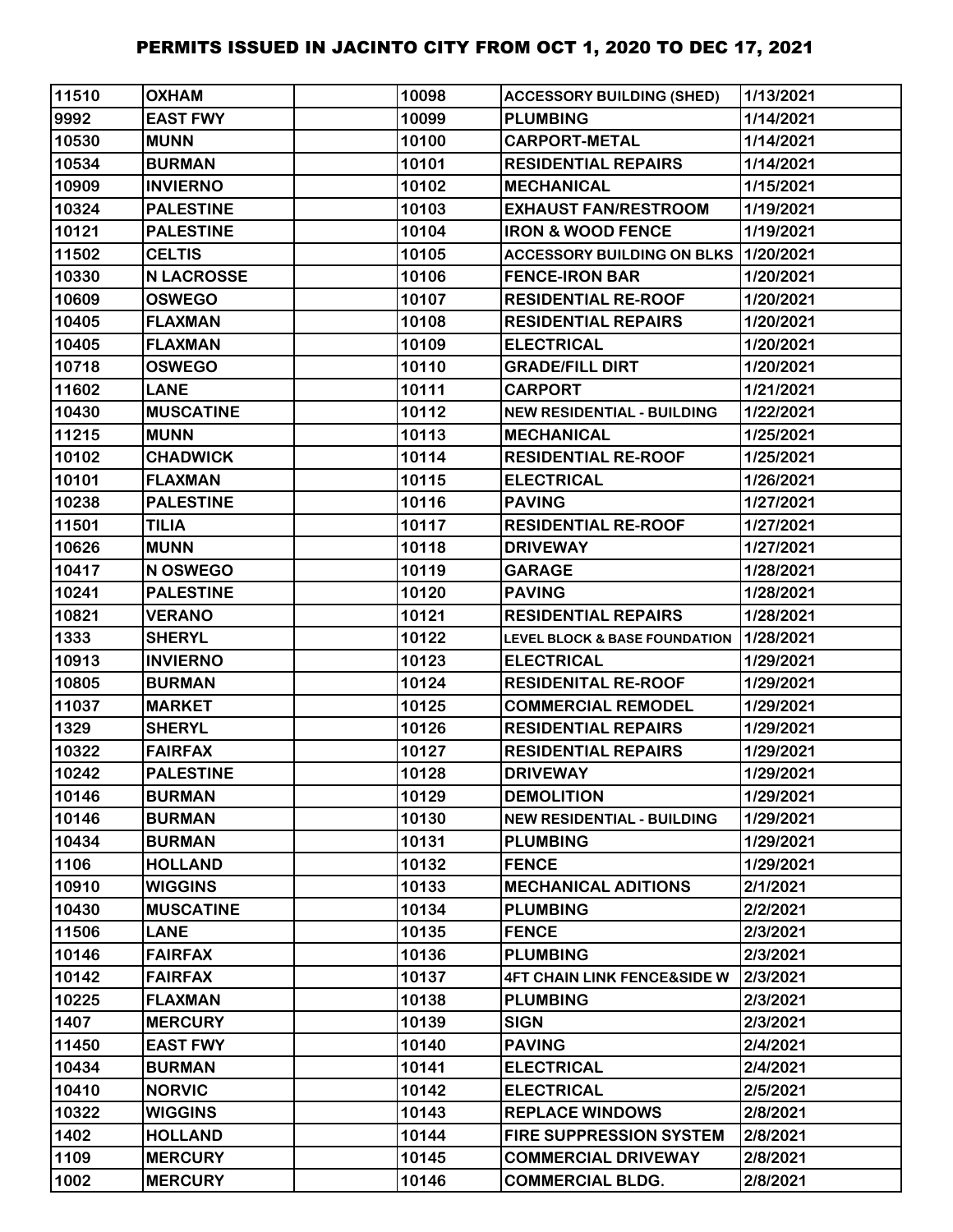| 10713 | <b>CHADWICK</b>   |     | 10147 | <b>PLUMBING</b>                     | 2/9/2021  |
|-------|-------------------|-----|-------|-------------------------------------|-----------|
| 10525 | <b>BURMAN</b>     |     | 10148 | NEW RESIDENTIAL - BUILDING 2/9/2021 |           |
| 10414 | <b>BURMAN</b>     |     | 10149 | <b>FENCE</b>                        | 2/9/2021  |
| 931   | <b>MERCURY</b>    |     | 10150 | <b>STUCCO SIDING</b>                | 2/9/2021  |
| 1710  | <b>BELIN</b>      |     | 10151 | <b>DRIVEWAY</b>                     | 2/10/2021 |
| 11102 | <b>EAST FWY</b>   | B   | 10152 | <b>ELECTRICAL</b>                   | 2/11/2021 |
| 10925 | <b>MUSCATINE</b>  |     | 10153 | SOLAR PANEL INSTALLATION 2/11/2021  |           |
| 10925 | <b>MUSCATINE</b>  |     | 10154 | <b>ELECTRICAL</b>                   | 2/11/2021 |
| 10110 | <b>NORVIC</b>     |     | 10155 | <b>RESIDENTIAL RE-ROOF</b>          | 2/11/2021 |
| 1406  | <b>HORATIO</b>    | 1/2 | 10156 | <b>ELECTRICAL</b>                   | 2/12/2021 |
| 10709 | <b>NORVIC</b>     |     | 10157 | <b>CARPORT</b>                      | 2/12/2021 |
| 10237 | <b>MARKET</b>     |     | 10158 | <b>FIRE SPRINKLER SYSTEM</b>        | 2/12/2021 |
| 1626  | <b>JENNIFER</b>   |     | 10159 | <b>CARPORT</b>                      | 2/12/2021 |
| 10634 | <b>CHADWICK</b>   |     | 10160 | STORAGE BLDG, PORCH CARPORT         | 2/19/2021 |
| 10620 | <b>OSWEGO</b>     |     | 10161 | <b>PLUMBING</b>                     | 2/19/2021 |
| 10341 | <b>S OSWEGO</b>   |     | 10162 | <b>PLUMBING</b>                     | 2/22/2021 |
| 10603 | <b>LACROSSE</b>   |     | 10163 | <b>PLUMBING</b>                     | 2/22/2021 |
| 10826 | <b>MUSCATINE</b>  |     | 10164 | <b>FENCE-WOOD</b>                   | 2/22/2021 |
| 11022 | <b>INVIERNO</b>   |     | 10165 | <b>PAVING</b>                       | 2/22/2021 |
| 10918 | <b>PALESTINE</b>  |     | 10166 | <b>PAVING</b>                       | 2/24/2021 |
| 10809 | <b>VERANO</b>     |     | 10167 | <b>ELECTRICAL</b>                   | 2/24/2021 |
| 10149 | <b>NORVIC</b>     |     | 10168 | <b>PLUMBING</b>                     | 2/24/2021 |
| 10121 | <b>FLAXMAN</b>    |     | 10169 | <b>PLUMBING</b>                     | 2/25/2021 |
| 10822 | <b>BURMAN</b>     |     | 10170 | <b>PLUMBING</b>                     | 2/25/2021 |
| 10422 | <b>S OSWEGO</b>   |     | 10171 | <b>RESIDENTIAL REPAIR</b>           | 2/25/2021 |
| 1713  | <b>CHAZEN</b>     |     | 10172 | <b>RESIDENTIAL RE-ROOF</b>          | 3/1/2021  |
| 10341 | <b>LANE</b>       |     | 10173 | <b>ELECTRICAL</b>                   | 3/1/2021  |
| 10433 | <b>CHADWICK</b>   |     | 10174 | <b>RESIDENTIAL RE-ROOF</b>          | 3/1/2021  |
| 10934 | <b>LANE</b>       |     | 10175 | <b>RESIDENTIAL REPAIR</b>           | 3/1/2021  |
| 10825 | <b>INVIERNO</b>   |     | 10176 | <b>ELECTRICAL</b>                   | 3/2/2021  |
| 10134 | <b>PALESTINE</b>  |     | 10177 | <b>RESIDENTIAL REPAIR</b>           | 3/2/2021  |
| 10110 | <b>PILLOT</b>     |     | 10178 | <b>DRIVEWAY</b>                     | 3/2/2021  |
| 10341 | <b>S OSWEGO</b>   |     | 10179 | <b>PLUMBING</b>                     | 3/2/2021  |
| 10822 | <b>BURMAN</b>     |     | 10180 | <b>HOUSE DEMOLITION</b>             | 3/2/2021  |
| 1109  | <b>SIESTA</b>     |     | 10181 | <b>ELECTRICAL</b>                   | 3/3/2021  |
| 1114  | <b>DACUS</b>      |     | 10182 | <b>PORCH &amp; RES. REPAIRS</b>     | 3/3/2021  |
| 10146 | <b>BURMAN</b>     |     | 10183 | <b>WATER &amp; SEWER DISCONNECT</b> | 3/4/2021  |
| 11602 | <b>LANE</b>       |     | 10184 | <b>DRIVEWAY AND PAVING</b>          | 3/4/2021  |
| 10222 | <b>FAIRFAX</b>    |     | 10186 | <b>PLUMBING</b>                     | 3/4/2021  |
| 11450 | <b>EAST FWY</b>   |     | 10187 | <b>ELECTRICAL</b>                   | 3/5/2021  |
| 1705  | <b>SERPENTINE</b> |     | 10188 | <b>FENCE</b>                        | 3/5/2021  |
| 931   | <b>MERCURY</b>    |     | 10189 | <b>DRIVEWAY</b>                     | 3/5/2021  |
| 10313 | <b>CHADWICK</b>   |     | 10190 | <b>DRIVEWAY</b>                     | 3/5/2021  |
| 10922 | <b>LACROSSE</b>   |     | 10191 | <b>DRIVEWAY</b>                     | 3/5/2021  |
| 11605 | <b>LANE</b>       |     | 10192 | <b>FENCE</b>                        | 3/5/2021  |
| 10925 | <b>MUSCATINE</b>  |     | 10193 | <b>ELECTRICAL</b>                   | 3/8/2021  |
| 10209 | <b>CHADWICK</b>   |     | 10194 | <b>PAVING</b>                       | 3/8/2021  |
| 10346 | <b>MUNN</b>       |     | 10195 | <b>METAL CARPORT</b>                | 3/8/2021  |
| 10614 | <b>MUSCATINE</b>  |     | 10196 | <b>DRIVEWAY</b>                     | 3/8/2021  |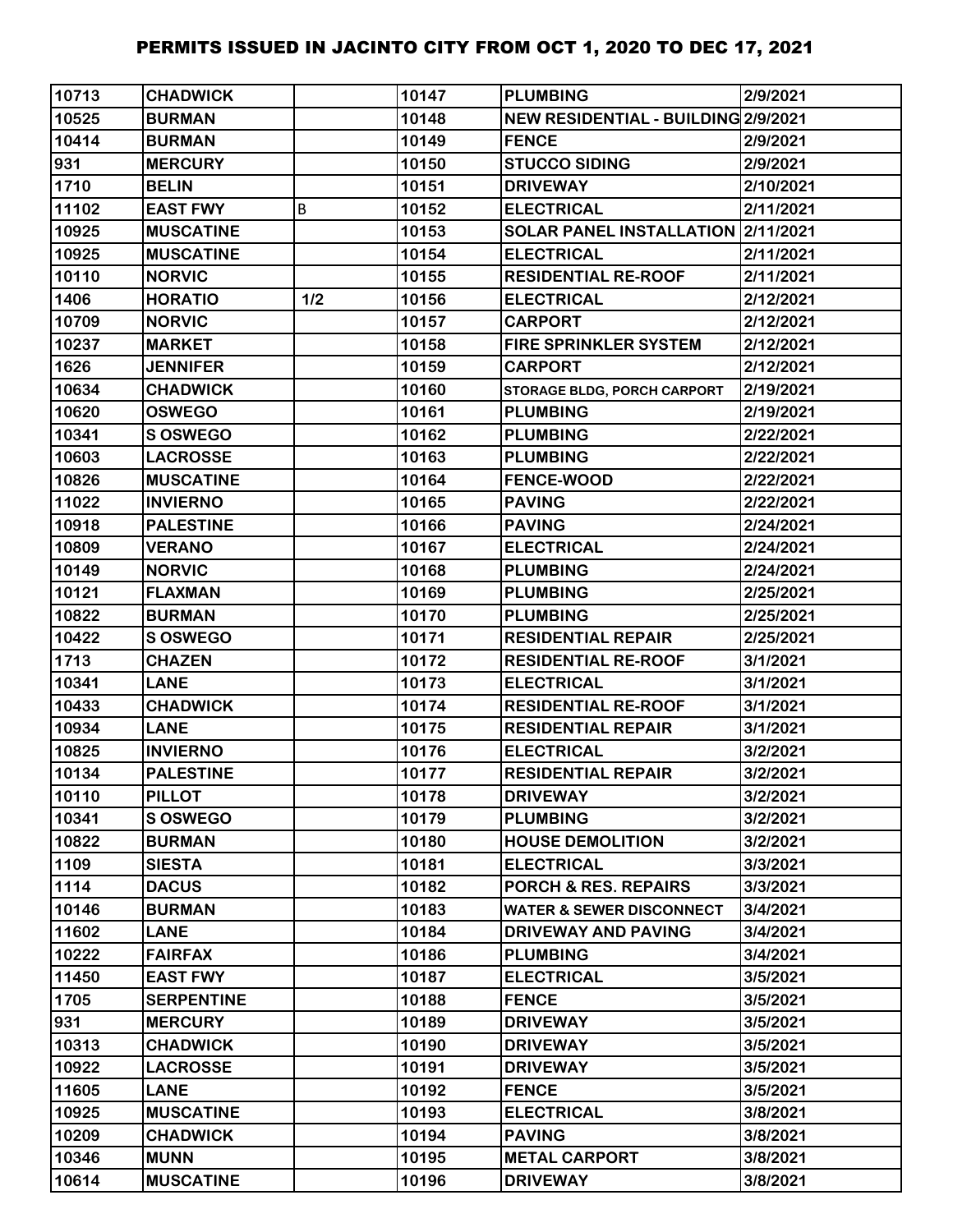| 10913 | <b>OSWEGO</b>     | 10197 | <b>PLUMBING</b>                       | 3/8/2021  |
|-------|-------------------|-------|---------------------------------------|-----------|
| 11505 | <b>OGLESBY</b>    | 10198 | <b>RESIDENTIAL ADD.</b>               | 3/10/2021 |
| 9990  | <b>EAST FWY</b>   | 10199 | <b>PLUMBING FIRE LI</b>               | 3/10/2021 |
| 9990  | <b>EAST FWY</b>   | 10200 | <b>PLUMBING</b>                       | 3/10/2021 |
| 10346 | <b>CHADWICK</b>   | 10201 | <b>FENCE</b>                          | 3/10/2021 |
| 10102 | <b>BURMAN</b>     | 10202 | <b>PLUMBING</b>                       | 3/11/2021 |
| 10134 | <b>BURMAN</b>     | 10203 | <b>DRIVEWAY</b>                       | 3/11/2021 |
| 1506  | <b>CHESTON</b>    | 10204 | <b>NEW RESIDENTIAL</b>                | 3/11/2021 |
| 10906 | <b>FLAXMAN</b>    | 10205 | <b>REPLACE SIDING &amp;</b>           | 3/12/2021 |
| 10620 | <b>OSWEGO</b>     | 10206 | <b>RES. REP.-DAMAGE</b>               | 3/12/2021 |
| 11519 | <b>MARKET ST</b>  | 10207 | <b>6' FENCE</b>                       | 3/12/2021 |
| 10614 | <b>MUSCATINE</b>  | 10208 | DRIVEWAY AND SIDEWALK                 | 3/12/2021 |
| 10137 | <b>CHADWICK</b>   | 10209 | <b>PAVING</b>                         | 3/12/2021 |
| 10410 | <b>N LACROSSE</b> | 10210 | <b>RESIDENTIAL REPAIRS-SIDING</b>     | 3/15/2021 |
| 10245 | <b>FLAXMAN</b>    | 10211 | ACCESSORY BUILDING-SHED ON 3/15/2021  |           |
| 10910 | <b>FLAXMAN</b>    | 10212 | REPLACE SIDING AND WINDOWS 3/16/2021  |           |
| 10417 | S OSWEGO          | 10213 | <b>CARPORT</b>                        | 3/16/2021 |
| 10626 | <b>CHADWICK</b>   | 10214 | <b>RESIDENTIAL REPAIRS</b>            | 3/16/2021 |
| 931   | <b>MERCURY</b>    | 10215 | <b>COMMERCIAL DRIVEWAY ON DACU</b>    | 3/16/2021 |
| 10620 | <b>OSWEGO</b>     | 10216 | <b>PLUMBING</b>                       | 3/16/2021 |
| 10925 | <b>WIGGINS</b>    | 10217 | <b>PLUMBING</b>                       | 3/17/2021 |
| 10338 | <b>MUNN</b>       | 10218 | <b>DRIVEWAY</b>                       | 3/17/2021 |
| 10602 | <b>FAIRFAX</b>    | 10219 | <b>RESD REPAIRS-SIDING&amp; WINDO</b> | 3/17/2021 |
| 10413 | <b>CHADWICK</b>   | 10220 | <b>REROOF OF GARAGE</b>               | 3/18/2021 |
| 11519 | <b>MARKET ST</b>  | 10221 | <b>MECHANICAL</b>                     | 3/19/2021 |
| 10118 | <b>CHADWICK</b>   | 10222 | <b>FENCE</b>                          | 3/19/2021 |
| 10426 | <b>PALESTINE</b>  | 10223 | <b>RESIDENTIAL REPAIRS</b>            | 3/19/2021 |
| 1533  | <b>JENNIFER</b>   | 10224 | <b>RESIDENTIAL REPAIRS</b>            | 3/19/2021 |
| 1618  | <b>JENNIFER</b>   | 10225 | <b>RESIDENTIAL REPAIRS</b>            | 3/22/2021 |
| 10341 | S OSWEGO          | 10226 | <b>ELECTRICAL</b>                     | 3/22/2021 |
| 1521  | <b>SERPENTINE</b> | 10227 | <b>PLUMBING</b>                       | 3/22/2021 |
| 11510 | <b>OXHAM</b>      | 10228 | <b>ELECTRICAL</b>                     | 3/22/2021 |
| 10509 | <b>LANE</b>       | 10229 | <b>FENCE-METAL</b>                    | 3/23/2021 |
| 11026 | <b>MUSCATINE</b>  | 10230 | <b>RESIDENTIAL REPAIRS</b>            | 3/23/2021 |
| 10626 | <b>GARBER</b>     | 10231 | <b>DRIVEWAY</b>                       | 3/24/2021 |
| 10934 | <b>OSWEGO</b>     | 10232 | <b>PAVING</b>                         | 3/24/2021 |
| 1613  | <b>CASPERSON</b>  | 10233 | <b>RESIDENTIAL REPAIRS-WINDOWS</b>    | 3/25/2021 |
| 10121 | <b>CHADWICK</b>   | 10234 | <b>RESIDENTIAL REPAIRS-WINDOWS</b>    | 3/25/2021 |
| 10229 | <b>NORVIC</b>     | 10235 | <b>PLUMBING</b>                       | 3/25/2021 |
| 10205 | <b>CHADWICK</b>   | 10236 | <b>ELECTRICAL</b>                     | 3/26/2021 |
| 10146 | <b>BURMAN</b>     | 10237 | <b>PLUMBING</b>                       | 3/29/2021 |
| 11026 | <b>LACROSSE</b>   | 10238 | <b>RESIDENTIAL RE-ROOF</b>            | 3/29/2021 |
| 11602 | <b>OXHAM</b>      | 10239 | <b>PAVING</b>                         | 3/29/2021 |
| 1709  | <b>CASPERSON</b>  | 10240 | <b>ACCESSORY BUILDING-SHED</b>        | 3/30/2021 |
| 1709  | <b>CASPERSON</b>  | 10241 | <b>MECHANICAL</b>                     | 3/30/2021 |
| 11505 | <b>OXHAM</b>      | 10242 | <b>CARPORT</b>                        | 3/30/2021 |
| 10122 | <b>PALESTINE</b>  | 10243 | <b>RESIDENTIAL RE-ROOF</b>            | 3/30/2021 |
| 1109  | <b>MERCURY</b>    | 10244 | <b>FENCE</b>                          | 3/30/2021 |
| 10238 | <b>NORVIC</b>     | 10245 | <b>REPLACE SIDING</b>                 | 3/31/2021 |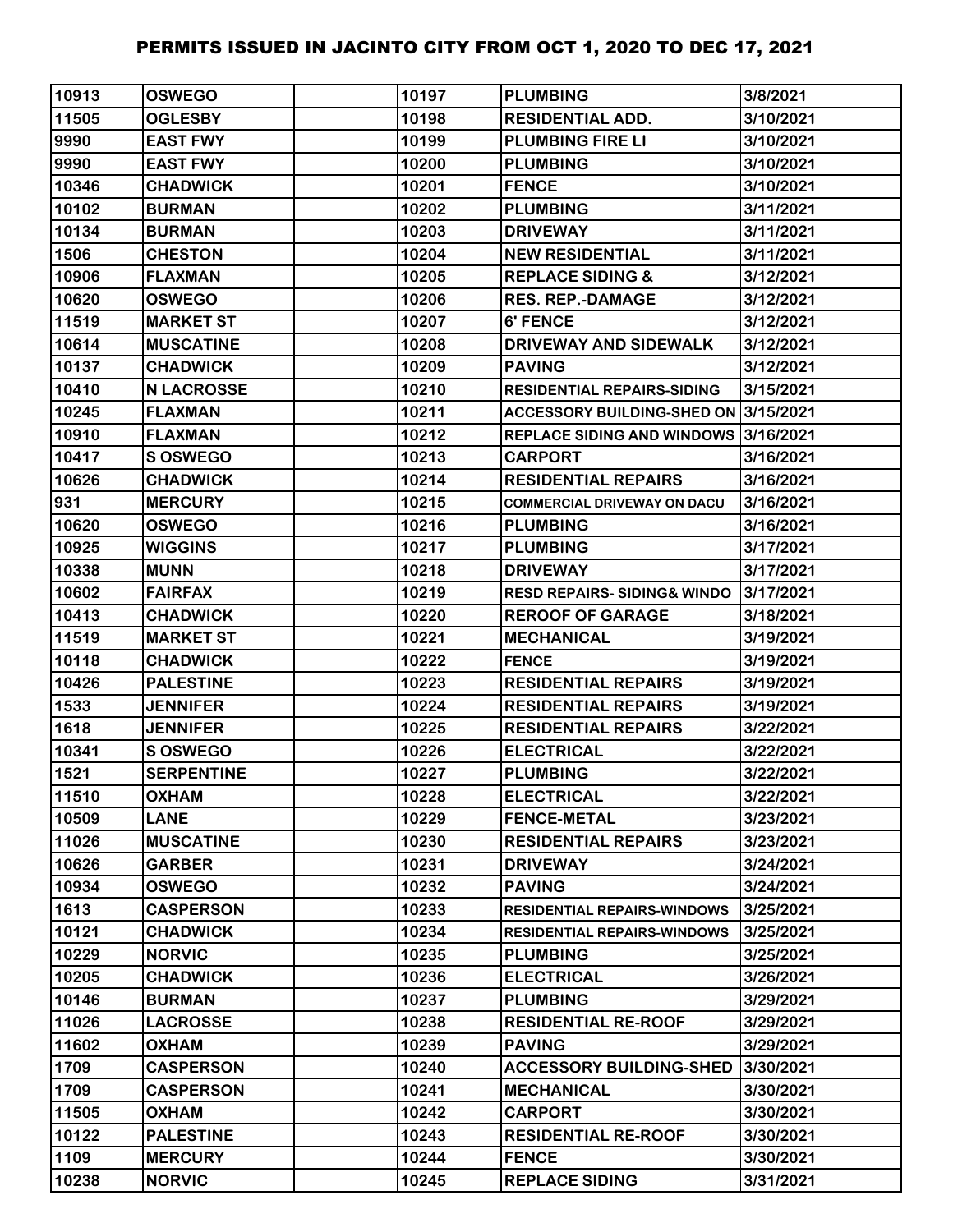| 10706 | <b>LANE</b>      |                   | 10246 | <b>DRIVEWAY</b>                   | 4/1/2021  |
|-------|------------------|-------------------|-------|-----------------------------------|-----------|
| 10617 | <b>MUSCATINE</b> |                   | 10247 | <b>BLOCK AND BASE LEVEL</b>       | 4/1/2021  |
| 1713  | <b>CASPERSON</b> |                   | 10248 | <b>DRIVEWAY</b>                   | 4/1/2021  |
| 10310 | <b>WIGGINS</b>   |                   | 10249 | <b>PAVING</b>                     | 4/1/2021  |
| 11519 | <b>MARKET ST</b> |                   | 10250 | <b>PLUMBING</b>                   | 4/5/2021  |
| 11001 | <b>MUSCATINE</b> |                   | 10251 | <b>ELECTRICAL</b>                 | 4/5/2021  |
| 11005 | <b>MUSCATINE</b> |                   | 10252 | <b>ELECTRICAL</b>                 | 4/5/2021  |
| 1610  | <b>CASPERSON</b> |                   | 10253 | <b>DRIVEWAY</b>                   | 4/5/2021  |
| 10602 | <b>WIGGINS</b>   |                   | 10254 | FENCE AND REPLACE SIDING 4/6/2021 |           |
| 1702  | <b>CHESTON</b>   |                   | 10255 | <b>REROOF</b>                     | 4/6/2021  |
| 10505 | <b>CHADWICK</b>  |                   | 10256 | <b>DRIVEWAY</b>                   | 4/6/2021  |
| 10314 | <b>EAST FWY</b>  |                   | 10257 | <b>ELECTRICAL</b>                 | 4/6/2021  |
| 11510 | <b>FLAXMAN</b>   |                   | 10258 | <b>PLUMBING</b>                   | 4/6/2021  |
| 10802 | <b>MUSCATINE</b> |                   | 10259 | <b>DRIVEWAY</b>                   | 4/7/2021  |
| 10241 | <b>PALESTINE</b> |                   | 10260 | <b>RESIDENTIAL REPAIRS</b>        | 4/7/2021  |
| 10121 | <b>CHADWICK</b>  |                   | 10261 | <b>RES-REMODEL</b>                | 4/8/2021  |
| 1626  | <b>JENNIFER</b>  |                   | 10263 | <b>ELECTRICAL</b>                 | 4/8/2021  |
| 10521 | <b>NORVIC</b>    |                   | 10264 | <b>FOUNDATION LEVEL</b>           | 4/9/2021  |
| 10117 | <b>RUMAR</b>     |                   | 10265 | <b>ACCESSORY BLDG</b>             | 4/9/2021  |
| 10930 | <b>BURMAN</b>    |                   | 10266 | <b>FENCE</b>                      | 4/9/2021  |
| 10510 | <b>WIGGINS</b>   |                   | 10267 | <b>RESIDENTIAL REPAIRS</b>        | 4/9/2021  |
| 10425 | <b>WIGGINS</b>   |                   | 10268 | <b>FENCE</b>                      | 4/9/2021  |
| 1709  | <b>CASPERSON</b> |                   | 10269 | <b>ELECTRICAL</b>                 | 4/12/2021 |
| 10606 | <b>WIGGINS</b>   |                   | 10270 | <b>DRIVEWAY</b>                   | 4/12/2021 |
| 1702  | <b>JENNIFER</b>  |                   | 10271 | <b>PLUMBING</b>                   | 4/12/2021 |
| 10405 | <b>MUSCATINE</b> |                   | 10272 | <b>WOOD FENCE</b>                 | 4/12/2021 |
| 10629 | <b>FLAXMAN</b>   |                   | 10273 | <b>SHED REPAIRS</b>               | 4/12/2021 |
| 10205 | <b>PILLOT</b>    |                   | 10274 | <b>CHAINLINK &amp; WOOD FENCE</b> | 4/12/2021 |
| 10138 | <b>PILLOT</b>    |                   | 10275 | <b>DRIVEWAY</b>                   | 4/13/2021 |
| 10425 | <b>BURMAN</b>    |                   | 10276 | <b>DRIVEWAY</b>                   | 4/13/2021 |
| 1606  | <b>JENNIFER</b>  |                   | 10277 | <b>REROOF</b>                     | 4/13/2021 |
| 10511 | <b>LACROSSE</b>  |                   | 10278 | <b>COMM. REMODEL</b>              | 4/14/2021 |
| 10511 | <b>LACROSSE</b>  | TB1685-33/3410279 |       | <b>COMM. REMODEL</b>              | 4/14/2021 |
| 10511 | <b>LACROSSE</b>  | TB1685-33/3410280 |       | <b>COMM. REMODEL</b>              | 4/14/2021 |
| 10511 | <b>LACROSSE</b>  | TB272-31/32 10281 |       | <b>COMM. REMODEL</b>              | 4/14/2021 |
| 10511 | <b>LACROSSE</b>  | TB272-31/32 10282 |       | <b>COMM. REMODEL</b>              | 4/14/2021 |
| 10511 | <b>LACROSSE</b>  | TB243-29/30 10283 |       | <b>COMM. REMODEL</b>              | 4/14/2021 |
| 10511 | <b>LACROSSE</b>  | TB243-29/30 10284 |       | <b>COMM. REMODEL</b>              | 4/14/2021 |
| 10511 | <b>LACROSSE</b>  |                   | 10285 | <b>COMM. REMODEL</b>              | 4/14/2021 |
| 10511 | <b>LACROSSE</b>  | 27/28             | 10286 | <b>COMM. REMODEL</b>              | 4/14/2021 |
| 10511 | <b>LACROSSE</b>  | TB900-26          | 10287 | <b>COMM. REMODEL</b>              | 4/14/2021 |
| 10511 | <b>LACROSSE</b>  | TB900-26          | 10288 | <b>COMM. REMODEL</b>              | 4/14/2021 |
| 10511 | <b>LACROSSE</b>  | TB2457-39/4010289 |       | <b>COMM. REMODEL</b>              | 4/14/2021 |
| 10918 | <b>VERANO</b>    |                   | 10290 | <b>REROOF</b>                     | 4/15/2021 |
| 10905 | <b>VERANO</b>    |                   | 10291 | <b>METAL CARPORT</b>              | 4/15/2021 |
| 11515 | <b>MARKET</b>    |                   | 10292 | <b>MECHANICAL</b>                 | 4/15/2021 |
| 1610  | <b>BURMAN</b>    |                   | 10293 | <b>RES.REPAIRS</b>                | 4/15/2021 |
| 1317  | <b>BELIN</b>     |                   | 10294 | <b>INGROUND POOL</b>              | 4/16/2021 |
| 10201 | <b>FLAXMAN</b>   |                   | 10295 | <b>WOOD-FENCE</b>                 | 4/16/2021 |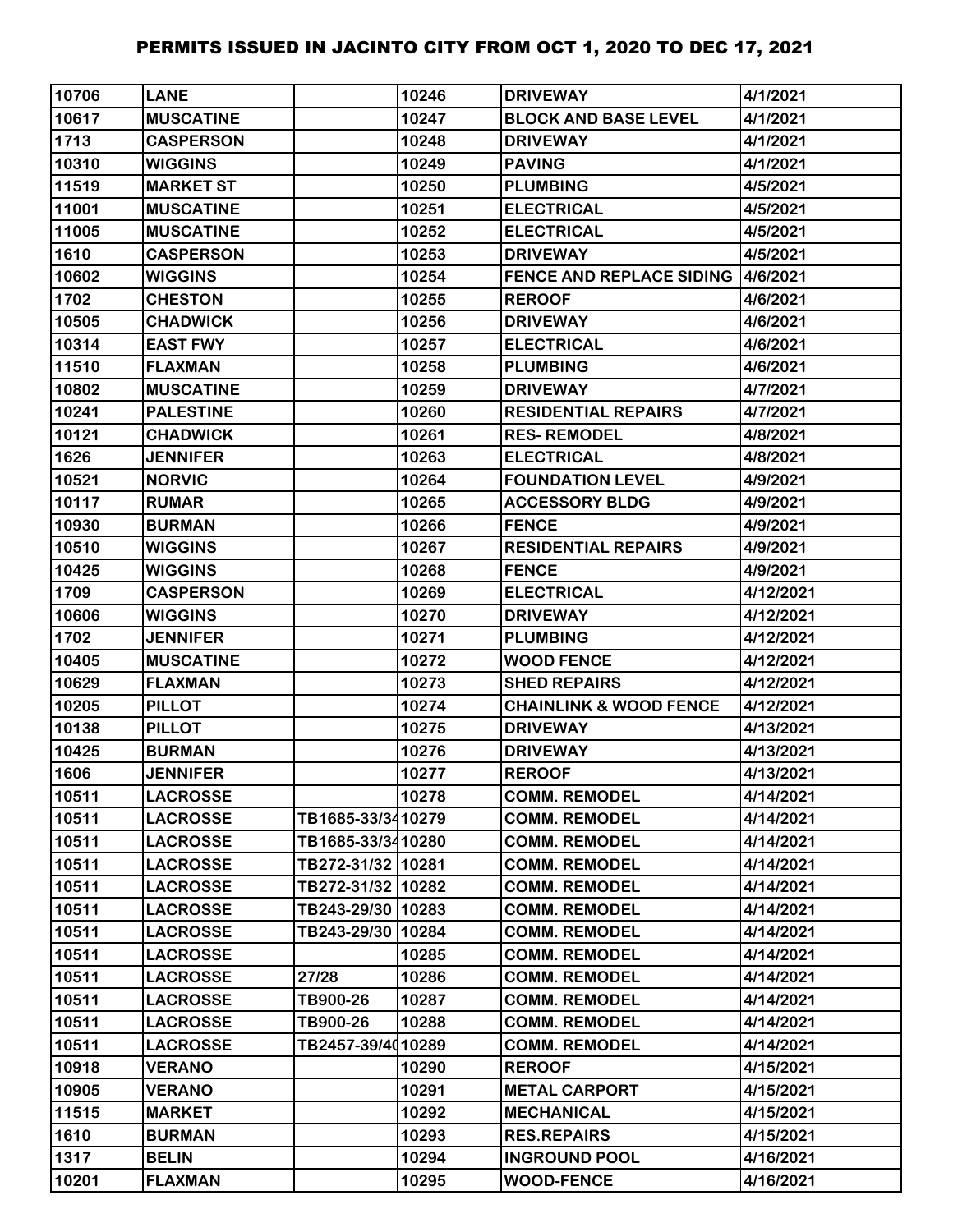| 10714 | <b>PILLOT</b>    | 10296 | <b>WOOD FENCE</b>                   | 4/16/2021 |
|-------|------------------|-------|-------------------------------------|-----------|
| 10118 | <b>WIGGINS</b>   | 10297 | <b>RES.REPAIRS</b>                  | 4/19/2021 |
| 10213 | <b>NORVIC</b>    | 10298 | <b>PLUMBING</b>                     | 4/19/2021 |
| 1335  | <b>HORATIO</b>   | 10299 | <b>DEMO.SHED</b>                    | 4/19/2021 |
| 1734  | <b>BELIN</b>     | 10300 | <b>DRIVEWAY</b>                     | 4/20/2021 |
| 1717  | <b>JENNIFER</b>  | 10302 | PATIO, ROOF DECK STRUCTUI4/20/2021  |           |
| 1506  | <b>CHESTON</b>   | 10303 | <b>PLUMBING</b>                     | 4/21/2021 |
| 10146 | <b>BURMAN</b>    | 10304 | <b>MECHANICAL</b>                   | 4/21/2021 |
| 10202 | <b>PALESTINE</b> | 10305 | <b>FENCE</b>                        | 4/21/2021 |
| 10330 | <b>MUNN</b>      | 10306 | <b>RESIDENTIAL RE-ROOF</b>          | 4/21/2021 |
| 10409 | <b>BURMAN</b>    | 10307 | <b>PLUMBING</b>                     | 4/22/2021 |
| 11502 | <b>CELTIS</b>    | 10308 | <b>DRIVEWAY</b>                     | 4/23/2021 |
| 1526  | <b>BELIN</b>     | 10309 | <b>DRIVEWAY</b>                     | 4/23/2021 |
| 10146 | <b>BURMAN</b>    | 10310 | <b>ELECTRICAL</b>                   | 4/23/2021 |
| 1702  | <b>JENNIFER</b>  | 10311 | <b>MECHANICAL</b>                   | 4/23/2021 |
| 10441 | N OSWEGO         | 10312 | <b>REPLACE SIDING &amp; TRIM</b>    | 4/23/2021 |
| 11020 | <b>BURMAN</b>    | 10313 | <b>PLUMBING</b>                     | 4/27/2021 |
| 10122 | <b>BURMAN</b>    | 10315 | <b>RESIDENTIAL RE-ROOF</b>          | 4/27/2021 |
| 921   | <b>AKRON</b>     | 10316 | <b>RIGHT OF WAY</b>                 | 4/27/2021 |
| 11519 | <b>MARKET ST</b> | 10317 | <b>RIGHT OF WAY</b>                 | 4/27/2021 |
| 10401 | <b>MUNN</b>      | 10318 | <b>RESIDENTIAL RE-ROOF</b>          | 4/27/2021 |
| 11519 | <b>MARKET ST</b> | 10319 | <b>PLUMBING</b>                     | 4/29/2021 |
| 10409 | <b>BURMAN</b>    | 10320 | <b>DEMOLITION</b>                   | 4/29/2021 |
| 931   | <b>MERCURY</b>   | 10321 | <b>COMMERCIAL REMODEL</b>           | 5/3/2021  |
| 11602 | <b>SEAGRAM</b>   | 10322 | RES.REP.(ROOF & B.PORCH FF 5/3/2021 |           |
| 11505 | <b>OXHAM</b>     | 10323 | <b>DRIVEWAY, PAVING &amp; GATE</b>  | 5/3/2021  |
| 10237 | <b>MARKET</b>    | 10324 | <b>PLUMBING</b>                     | 5/4/2021  |
| 1625  | <b>JENNIFER</b>  | 10325 | <b>PLUMBING</b>                     | 5/4/2021  |
| 1506  | <b>CHESTON</b>   | 10326 | <b>MECHANICAL</b>                   | 5/4/2021  |
| 10529 | <b>LACROSSE</b>  | 10327 | <b>ELECTRICAL</b>                   | 5/4/2021  |
| 1434  | <b>HORATIO</b>   | 10328 | <b>PLUMBING</b>                     | 5/4/2021  |
| 10425 | <b>CHADWICK</b>  | 10329 | <b>DRIVEWAY</b>                     | 5/4/2021  |
| 10606 | <b>WIGGINS</b>   | 10330 | <b>FENCE</b>                        | 5/4/2021  |
| 10938 | <b>LACROSSE</b>  | 10331 | <b>RESIDENTIAL - REMODEL</b>        | 5/5/2021  |
| 10638 | <b>FAIRFAX</b>   | 10332 | <b>FENCE-WOOD</b>                   | 5/5/2021  |
| 10702 | <b>NORVIC</b>    | 10333 | <b>REROOF</b>                       | 5/6/2021  |
| 10201 | <b>PALESTINE</b> | 10334 | <b>RESIDENTIAL REPAIRS</b>          | 5/6/2021  |
| 10706 | <b>FLAXMAN</b>   | 10335 | <b>PAVING</b>                       | 5/6/2021  |
| 11030 | <b>VERANO</b>    | 10336 | <b>RESIDENTIAL RE-ROOF</b>          | 5/6/2021  |
| 10505 | <b>PALESTINE</b> | 10337 | <b>FENCE &amp; GATE</b>             | 5/6/2021  |
| 10319 | <b>PALESTINE</b> | 10338 | COM REMODEL-REROOF & PAINT 5/7/2021 |           |
| 1426  | <b>HORATIO</b>   | 10339 | <b>DEMOLITION-SHED</b>              | 5/7/2021  |
| 10534 | <b>PALESTINE</b> | 10340 | <b>FENCE-GATE</b>                   | 5/7/2021  |
| 10610 | <b>BURMAN</b>    | 10341 | <b>RES. ADDITION(BEDROOM-ON SL)</b> | 5/11/2021 |
| 1506  | <b>CHESTON</b>   | 10342 | <b>ELECTRICAL</b>                   | 5/11/2021 |
| 11505 | <b>OGLESBY</b>   | 10343 | <b>ELECTRICAL</b>                   | 5/11/2021 |
| 10714 | <b>GARBER LN</b> | 10344 | <b>NEW WINDOWS</b>                  | 5/12/2021 |
| 10102 | <b>FAIRFAX</b>   | 10345 | <b>ACCESSORY BUILDING</b>           | 5/12/2021 |
| 10434 | <b>PILLOT</b>    | 10346 | <b>ELECTRICAL</b>                   | 5/13/2021 |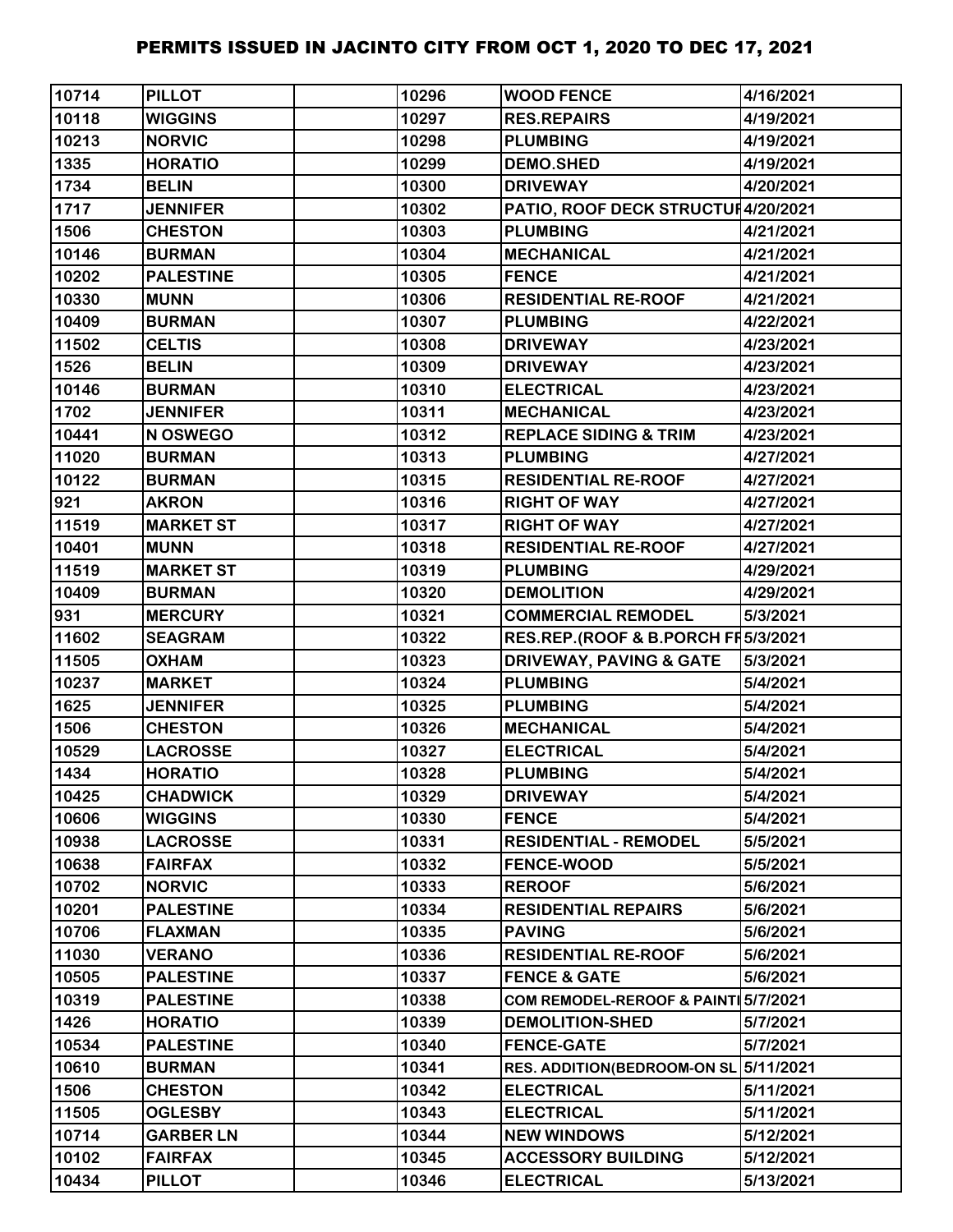| 10918           | <b>FLAXMAN</b>    | 10347 | <b>4FT TALL PICKET FENCE</b>             | 5/13/2021 |
|-----------------|-------------------|-------|------------------------------------------|-----------|
| 10345           | <b>N LACROSSE</b> | 10348 | <b>RESIDENTIAL RE-ROOF</b>               | 5/13/2021 |
| 10237           | <b>MARKET</b>     | 10349 | <b>MECHANICAL</b>                        | 5/14/2021 |
| 1702            | <b>JENNIFER</b>   | 10350 | <b>DRIVEWAY</b>                          | 5/14/2021 |
| 11518           | <b>CELTIS</b>     | 10351 | <b>PLUMBING</b>                          | 5/14/2021 |
| 10209           | <b>RUMAR</b>      | 10352 | <b>GAZEBO</b>                            | 5/14/2021 |
| 11009           | <b>WIGGINS</b>    | 10353 | <b>PLUMBING</b>                          | 5/17/2021 |
| 10433           | <b>LANE</b>       | 10354 | <b>LEVEL BLOCK &amp; BASE FOUNDATION</b> | 5/17/2021 |
| 10501           | <b>WIGGINS</b>    | 10355 | <b>RESIDENTIAL RE-ROOF</b>               | 5/17/2021 |
| 10824           | <b>INVIERNO</b>   | 10356 | <b>LEVEL BLK &amp; BASE AND ADDITION</b> | 5/17/2021 |
| 10510           | <b>CHADWICK</b>   | 10357 | <b>DRIVEWAY</b>                          | 5/18/2021 |
| 10345           | <b>LANE</b>       | 10358 | <b>RESIDENTIAL ADDITION</b>              | 5/18/2021 |
| 10533           | <b>BURMAN</b>     | 10359 | <b>FENCE &amp; RESIDENTIAL REPAIRS</b>   | 5/18/2021 |
| 11013           | <b>VERANO</b>     | 10360 | LEVEL BLK & BASE AND RE-ROOF             | 5/18/2021 |
| 10909           | <b>OSWEGO</b>     | 10361 | <b>RESIDENTIAL REPAIRS</b>               | 5/18/2021 |
| 1705            | <b>SERPENTINE</b> | 10362 | <b>GENERATOR</b>                         | 5/19/2021 |
| 1705            | <b>SERPENTINE</b> | 10363 | <b>ELECTRICAL</b>                        | 5/19/2021 |
| 1705            | <b>SERPENTINE</b> | 10364 | <b>PLUMBING</b>                          | 5/19/2021 |
| 10225           | <b>MUNN</b>       | 10365 | <b>WOOD FENCE</b>                        | 5/20/2021 |
| 10517           | <b>CHADWICK</b>   | 10366 | <b>RESIDENTIAL RE-ROOF</b>               | 5/19/2021 |
| 1317            | <b>BELIN</b>      | 10367 | <b>PLUMBING</b>                          | 5/20/2021 |
| 11513           | <b>SEAGRAM</b>    | 10368 | <b>ACCESORY BUILDING</b>                 | 5/21/2021 |
| 10337           | <b>PILLOT</b>     | 10369 | <b>PAVING</b>                            | 5/21/2021 |
| 1627            | <b>CHAZEN</b>     | 10370 | <b>RESIDENTIAL RE-ROOF</b>               | 5/21/2021 |
| 10510           | <b>FLAXMAN</b>    | 10371 | <b>FENCE</b>                             | 5/21/2021 |
| 10909           | <b>INVIERNO</b>   | 10372 | <b>RESIDENTIAL RE-ROOF</b>               | 6/4/2021  |
| 10727           | <b>MUNN</b>       | 10373 | <b>DRIVEWAY</b>                          | 5/25/2021 |
| 10402           | <b>FLAXMAN</b>    | 10374 | <b>RES.REP (WINDOWS)</b>                 | 5/26/2021 |
| SC <sub>2</sub> | <b>BURMAN</b>     | 10375 | <b>ELECTRICAL</b>                        | 5/26/2021 |
| 10117           | <b>LANE</b>       | 10376 | <b>RES.REM.(SOLAR PANELS)</b>            | 5/26/2021 |
| 10117           | <b>LANE</b>       | 10377 | <b>ELECTRICAL</b>                        | 5/26/2021 |
| 10425           | <b>PILLOT</b>     | 10378 | <b>REROOF</b>                            | 5/26/2021 |
| 10346           | <b>MUNN</b>       | 10379 | <b>REROOF</b>                            | 5/26/2021 |
| 1022            | <b>AKRON</b>      | 10380 | <b>REROOF</b>                            | 5/26/2021 |
| 10922           | <b>LACROSSE</b>   | 10381 | <b>DRIVEWAY</b>                          | 5/27/2021 |
| 10713           | <b>FAIRFAX</b>    | 10382 | <b>ELECTRICAL</b>                        | 5/28/2021 |
| 1406            | <b>BELIN</b>      | 10383 | <b>GENERATOR</b>                         | 5/28/2021 |
| 1406            | <b>BELIN</b>      | 10384 | <b>ELECTRICAL</b>                        | 5/28/2021 |
| 1506            | <b>CHESTON</b>    | 10385 | <b>DRIVEWAY</b>                          | 5/28/2021 |
| 1701            | <b>CHAZEN</b>     | 10386 | PAVING(WALKWAY&PATIO)                    | 5/28/2021 |
| 10429           | <b>LANE</b>       | 10387 | <b>PLUMBING</b>                          | 5/28/2021 |
| 10702           | <b>BURMAN</b>     | 10388 | <b>REPLACE SIDING</b>                    | 6/1/2021  |
| 10502           | <b>PILLOT</b>     | 10389 | <b>DRIVEWAY</b>                          | 6/1/2021  |
| 1006            | <b>DACUS</b>      | 10390 | <b>PLUMBING</b>                          | 6/1/2021  |
| 10638           | <b>FAIRFAX</b>    | 10391 | <b>PAVING</b>                            | 6/1/2021  |
| 11419           | <b>MUNN</b>       | 10392 | <b>PLUMBING</b>                          | 6/2/2021  |
| 11030           | <b>VERANO</b>     | 10393 | <b>PATIO</b>                             | 6/2/2021  |
| 11037           | <b>MARKET</b>     | 10394 | <b>ELECTRICAL</b>                        | 6/3/2021  |
| 11618           | <b>SEAGRAM</b>    | 10395 | <b>DRIVEWAY</b>                          | 6/3/2021  |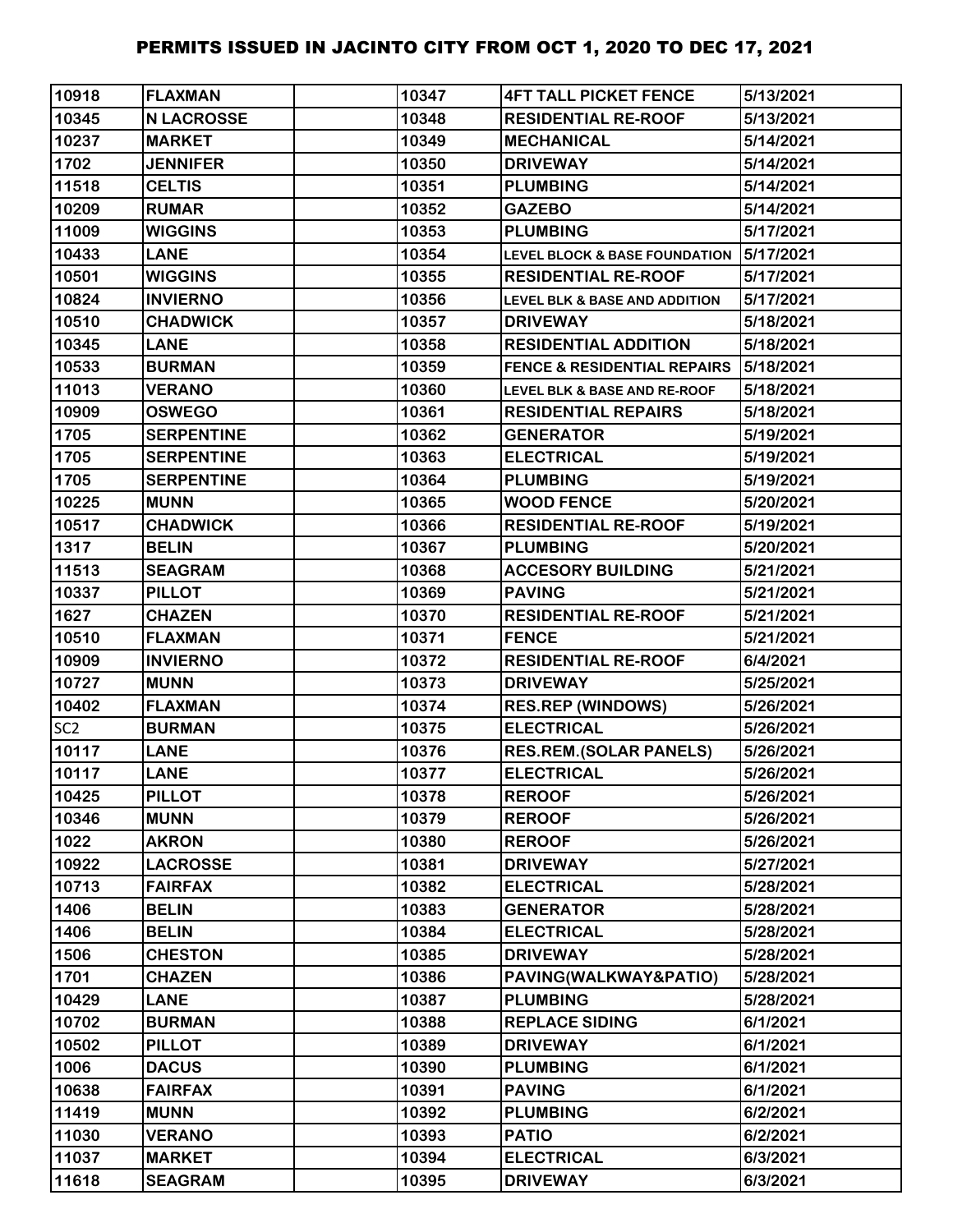| 11110 | <b>MUSCATINE</b>  |     | 10396 | <b>RESIDENTIAL REPAIRS</b>               | 6/3/2021  |
|-------|-------------------|-----|-------|------------------------------------------|-----------|
| 10533 | <b>WIGGINS</b>    |     | 10397 | <b>ELECTRICAL</b>                        | 6/4/2021  |
| 10533 | <b>WIGGINS</b>    |     | 10398 | <b>SOLAR PANEL INSTALLATION 6/4/2021</b> |           |
| 10426 | <b>PALESTINE</b>  |     | 10399 | <b>GRADE/FILL DIRT</b>                   | 6/4/2021  |
| 10213 | <b>BURMAN</b>     |     | 10400 | <b>ELECTRICAL</b>                        | 6/7/2021  |
| 11510 | <b>OXHAM</b>      |     | 10401 | <b>MECHANICAL</b>                        | 6/7/2021  |
| 1501  | <b>MERCURY</b>    |     | 10402 | <b>ELECTRICAL</b>                        | 6/7/2021  |
| 1006  | <b>DACUS</b>      |     | 10403 | <b>DEMOLITION-HOUSE</b>                  | 6/8/2021  |
| 931   | <b>MERCURY</b>    | B   | 10404 | <b>ELECTRICAL</b>                        | 6/9/2021  |
| 931   | <b>MERCURY</b>    | А   | 10405 | ELECTRICAL #4124                         | 6/9/2021  |
| 10434 | <b>BURMAN</b>     |     | 10406 | <b>MECHANICAL</b>                        | 6/9/2021  |
| 10237 | <b>MARKET</b>     |     | 10407 | <b>PLUMBING 4" FIRE LINE</b>             | 6/9/2021  |
| 10309 | <b>PILLOT</b>     |     | 10408 | <b>PLUMBING</b>                          | 6/9/2021  |
| 10121 | <b>CHADWICK</b>   |     | 10409 | <b>ELECTRICAL</b>                        | 6/9/2021  |
| 10245 | <b>MUNN</b>       |     | 10410 | <b>DRIVEWAY</b>                          | 6/9/2021  |
| 1729  | <b>JENNIFER</b>   |     | 10411 | <b>REROOF AND REPAIR FENCE</b>           | 6/10/2021 |
| 10804 | <b>MUNN</b>       |     | 10412 | <b>ELECTRICAL</b>                        | 6/10/2021 |
| 1704  | <b>HOLLAND#1</b>  |     | 10413 | <b>GAS TEST</b>                          | 6/10/2021 |
| 10402 | <b>SLACROSSE</b>  |     | 10414 | <b>REROOF</b>                            | 6/10/2021 |
| 10329 | <b>NORVIC</b>     |     | 10415 | <b>PLUMBING</b>                          | 6/10/2021 |
| 10117 | <b>LANE</b>       |     | 10416 | <b>DRIVEWAY</b>                          | 6/10/2021 |
| 10334 | <b>N LACROSSE</b> |     | 10417 | <b>RESIDENTIAL REPAIRS</b>               | 6/10/2021 |
| 11211 | <b>MUNN</b>       |     | 10418 | PAVING CRUSHED ASPHALT                   | 6/11/2021 |
| 10222 | <b>WIGGINS</b>    |     | 10419 | <b>RESIDENTIAL RE-ROOF</b>               | 6/14/2021 |
| 1522  | <b>CHESTON</b>    |     | 10420 | <b>RESIDENTIAL RE-ROOF</b>               | 6/14/2021 |
| 1501  | <b>SERPENTINE</b> |     | 10421 | <b>RESIDENTIAL RE-ROOF</b>               | 6/15/2021 |
| 10301 | <b>FAIRFAX</b>    |     | 10422 | <b>RESIDENTIAL RE-ROOF</b>               | 6/15/2021 |
| 1406  | <b>BELIN</b>      |     | 10423 | <b>PLUMBING</b>                          | 6/16/2021 |
| 10511 | <b>LACROSSE</b>   | 239 | 10424 | <b>ELECTRICAL</b>                        | 6/16/2021 |
| 10511 | <b>LACROSSE</b>   | 240 | 10425 | <b>ELECTRICAL</b>                        | 6/16/2021 |
| 10511 | <b>LACROSSE</b>   | 228 | 10426 | <b>ELECTRICAL</b>                        | 6/16/2021 |
| 10511 | <b>LACROSSE</b>   |     | 10427 | <b>ELECTRICAL</b>                        | 6/16/2021 |
| 11121 | <b>MARKET D</b>   |     | 10428 | <b>COMMERCIAL RE-ROOF</b>                | 6/16/2021 |
| 10337 | <b>BURMAN</b>     |     | 10429 | <b>FENCE</b>                             | 6/16/2021 |
| 10201 | <b>PALESTINE</b>  |     | 10430 | <b>ELECTRICAL</b>                        | 6/17/2021 |
| 10611 | <b>PALESTINE</b>  |     | 10431 | PARTIAL DEMOLITION BACK BLD 6/17/2021    |           |
| 10326 | <b>PALESTINE</b>  | В   | 10432 | <b>ELECTRICAL</b>                        | 6/17/2021 |
| 10209 | <b>RUMAR</b>      |     | 10433 | <b>WOOD SHED</b>                         | 6/18/2021 |
| 10102 | <b>NORVIC</b>     |     | 10434 | <b>RES.RE-ROOF</b>                       | 6/21/2021 |
| 10206 | <b>FLAXMAN</b>    |     | 10435 | <b>WOOD FENCE</b>                        | 6/21/2021 |
| 1611  | <b>JENNIFER</b>   |     | 10436 | <b>FENCE</b>                             | 6/21/2021 |
| 1418  | <b>JENNIFER</b>   |     | 10437 | <b>PLB</b>                               | 6/23/2021 |
| 10309 | <b>PILLOT</b>     |     | 10438 | <b>ELEC</b>                              | 6/23/2021 |
| 10610 | <b>BURMAN</b>     |     | 10439 | <b>PLB</b>                               | 6/24/2021 |
| 10613 | <b>FAIRFAX</b>    |     | 10440 | <b>LEVEL-BLK &amp; BASE</b>              | 6/25/2021 |
| 1418  | <b>HORATIO</b>    |     | 10441 | DRIVEWAY & METAL CARPORT 6/25/2021       |           |
| 10606 | <b>PILLOT</b>     |     | 10443 | <b>PAVING</b>                            | 6/25/2021 |
| 10630 | <b>FLAXMAN</b>    |     | 10444 | <b>PLB</b>                               | 6/25/2021 |
| 1113  | <b>SIESTA</b>     |     | 10445 | <b>PLB</b>                               | 6/25/2021 |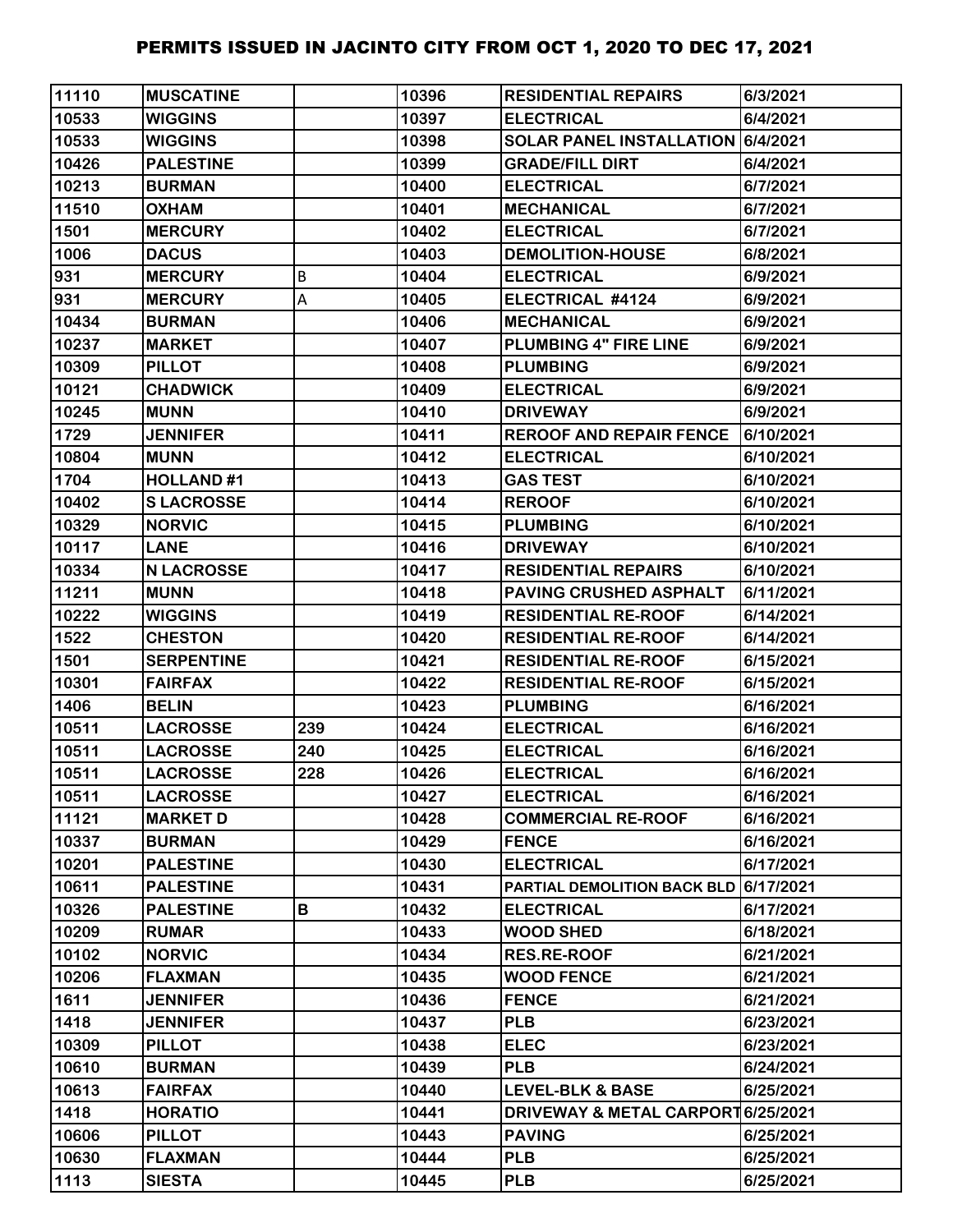| 10438 | <b>MUSCATINE</b>    |   | 10446 | <b>PAVING</b>                                 | 6/25/2021 |
|-------|---------------------|---|-------|-----------------------------------------------|-----------|
| 10145 | <b>MUNN</b>         |   | 10447 | <b>WOOD FENCE</b>                             | 6/25/2021 |
| 10217 | <b>PILLOT</b>       |   | 10448 | <b>WOOD FENCE</b>                             | 6/25/2021 |
| 10430 | <b>MUSCATINE</b>    |   | 10449 | <b>MECHANICAL</b>                             | 6/25/2021 |
| 10617 | <b>FLAXMAN</b>      |   | 10450 | <b>RESIDENTIAL RE-ROOF</b>                    | 6/28/2021 |
| 9990  | <b>EAST FWY</b>     |   | 10451 | STORM DAMAGE DEMOLITION 6/29/2021             |           |
| 11030 | <b>VERANO</b>       |   | 10452 | <b>CARPORT</b>                                | 6/29/2021 |
| 10910 | <b>MUNN</b>         |   | 10453 | <b>ELECTRICAL</b>                             | 6/30/2021 |
| 10618 | <b>PILLOT</b>       |   | 10454 | <b>PAVING</b>                                 | 7/1/2021  |
| 10506 | <b>WIGGINS</b>      |   | 10455 | PORCH AND RES. RE-ROOF                        | 7/1/2021  |
| 10134 | <b>PILLOT</b>       |   | 10456 | <b>FENCE</b>                                  | 7/1/2021  |
| 1722  | <b>CHAZEN</b>       |   | 10457 | <b>REPAIR PORCH &amp; SHED</b>                | 7/1/2021  |
| 10309 | <b>PILLOT</b>       |   | 10458 | <b>DEMOLITION OF GARAGE</b>                   | 7/1/2021  |
| 10138 | <b>MUSCATINE</b>    |   | 10459 | <b>ELECTRICAL</b>                             | 7/2/2021  |
| 10911 | <b>MUNN</b>         |   | 10460 | <b>CARPORT</b>                                | 7/2/2021  |
| 10417 | <b>N OSWEGO</b>     |   | 10461 | <b>FENCE</b>                                  | 7/2/2021  |
| 10625 | <b>NORVIC</b>       |   | 10462 | <b>RESIDENTIAL REPAIRS</b>                    | 7/6/2021  |
| 10625 | <b>NORVIC</b>       |   | 10463 | <b>PLUMBING</b>                               | 7/6/2021  |
| 10314 | <b>FLAXMAN</b>      |   | 10464 | <b>RESIDENTIAL RE-ROOF</b>                    | 7/6/2021  |
| 9990  | <b>EAST FREEWAY</b> | C | 10465 | <b>ELECTRICAL</b>                             | 7/7/2021  |
| 9701  | <b>MARKET</b>       |   | 10466 | <b>ELECTRICAL</b>                             | 7/7/2021  |
| 10521 | <b>WIGGINS</b>      |   | 10467 | <b>REPLACE SIDING AND WINDOV 7/7/2021</b>     |           |
| 10129 | <b>FAIRFAX</b>      |   | 10468 | <b>RESIDENTIAL RE-ROOF</b>                    | 7/7/2021  |
| 10414 | <b>FLAXMAN</b>      |   | 10469 | <b>RESIDENTIAL RE-ROOF</b>                    | 7/7/2021  |
| 10414 | <b>SLACROSSE</b>    |   | 10470 | <b>RESIDENTIAL ADDITION &amp; POR7/7/2021</b> |           |
| 10733 | <b>BURMAN</b>       |   | 10471 | <b>PAVING</b>                                 | 7/8/2021  |
| 9990  | <b>EAST FWY</b>     | В | 10472 | <b>PLUMBING</b>                               | 7/8/2021  |
| 1317  | <b>SERPENTINE</b>   |   | 10473 | <b>RESIDENTIAL RE-ROOF</b>                    | 7/9/2021  |
| 10430 | <b>MUSCATINE</b>    |   | 10474 | <b>ELECTRICAL</b>                             | 7/9/2021  |
| 10430 | <b>PALESTINE</b>    |   | 10475 | <b>BRICK SIDING</b>                           | 7/9/2021  |
| 9990  | <b>EAST FWY</b>     |   | 10476 | <b>COMMERCIAL REMODEL</b>                     | 7/12/2021 |
| 10613 | <b>MUSCATINE</b>    |   | 10477 | <b>ELECTRICAL</b>                             | 7/12/2021 |
| 10309 | <b>PILLOT</b>       |   | 10478 | <b>FENCE</b>                                  | 7/12/2021 |
| 10941 | <b>VERANO</b>       |   | 10479 | <b>REROOF</b>                                 | 7/13/2021 |
| 11618 | <b>SEAGRAM</b>      |   | 10480 | <b>RESIDENTIAL REPAIRS</b>                    | 7/13/2021 |
| 918   | <b>MERCURY</b>      | 1 | 10481 | <b>COMMERCIAL REMODEL</b>                     | 7/13/2021 |
| 1702  | <b>BELIN</b>        |   | 10482 | <b>RESIDENTIAL ADDITION</b>                   | 7/13/2021 |
| 10129 | <b>CHADWICK</b>     |   | 10483 | <b>RESIDENTIAL RE-ROOF</b>                    | 7/14/2021 |
| 1705  | <b>SERPENTINE</b>   |   | 10484 | <b>PLUMBING</b>                               | 7/14/2021 |
| 10341 | <b>PALESTINE</b>    |   | 10485 | 2 WALL SIGNS & ONE POLE SI07/14/2021          |           |
| 10341 | <b>PALESTINE</b>    |   | 10486 | <b>ELECTRICAL FOR SIGNS</b>                   | 7/14/2021 |
| 11406 | <b>MUNN</b>         |   | 10487 | <b>PAVING (IN BACK)</b>                       | 7/15/2021 |
| 10421 | <b>LANE</b>         |   | 10488 | <b>PLUMBING</b>                               | 7/16/2021 |
| 918   | <b>MERCURY</b>      | 1 | 10489 | <b>ELECTRICAL</b>                             | 7/16/2021 |
| 1602  | <b>CASPERSON</b>    |   | 10490 | <b>RESIDENTIAL RE-ROOF</b>                    | 7/16/2021 |
| 10517 | <b>WIGGINS</b>      |   | 10491 | <b>RESIDENTIAL REPAIRS</b>                    | 7/16/2021 |
| 10517 | <b>WIGGINS</b>      |   | 10492 | <b>ELECTRICAL</b>                             | 7/16/2021 |
| 10345 | <b>LANE</b>         |   | 10493 | <b>ELECTRICAL</b>                             | 7/19/2021 |
| 10533 | <b>WIGGINS</b>      |   | 10494 | <b>2 DRIVEWAYS</b>                            | 7/20/2021 |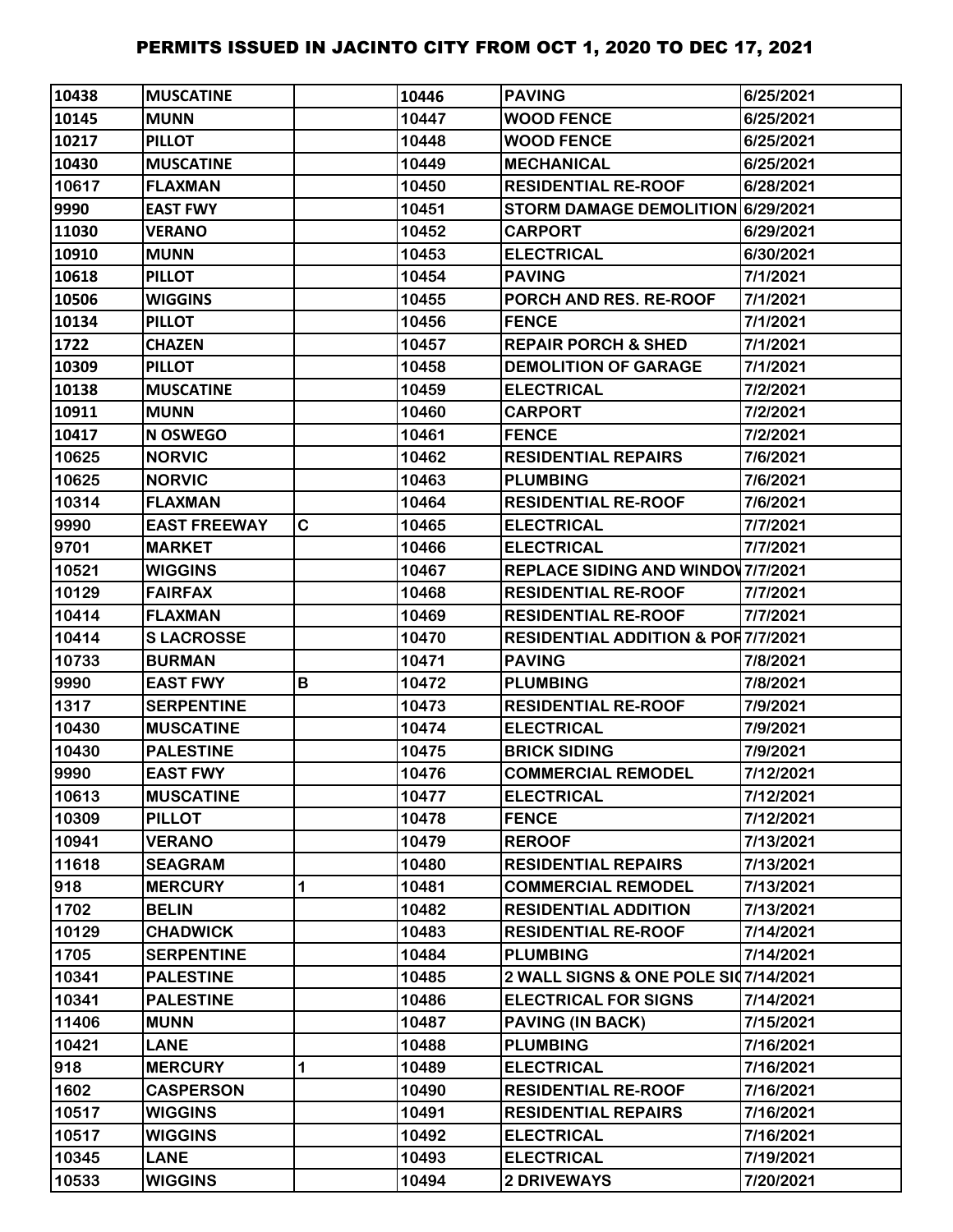| 1101  | <b>HOLLAND</b>    | B   | 10495 | <b>ELECTRICAL</b>                         | 7/20/2021 |
|-------|-------------------|-----|-------|-------------------------------------------|-----------|
| 10117 | <b>RUMAR</b>      |     | 10496 | <b>RESIDENTIAL RE-ROOF</b>                | 7/20/2021 |
| 10345 | <b>LAND</b>       |     | 10497 | <b>PLUMBING</b>                           | 7/20/2021 |
| 10114 | <b>CHADWICK</b>   |     | 10498 | <b>ELECTRICAL</b>                         | 7/21/2021 |
| 10241 | <b>FLAXMAN</b>    |     | 10499 | <b>FENCE</b>                              | 7/21/2021 |
| 10337 | <b>PILLOT</b>     |     | 10500 | <b>GARAGE ADDIITION</b>                   | 7/21/2021 |
| 11502 | <b>TILLIA</b>     |     | 10501 | <b>PLUMBING</b>                           | 7/21/2021 |
| 10521 | <b>WIGGINS</b>    |     | 10502 | <b>RESIDENTIAL RE-ROOF</b>                | 7/21/2021 |
| 1626  | <b>JENNIFER</b>   |     | 10503 | <b>RESIDENTIAL REPAIRS</b>                | 7/21/2021 |
| 11009 | <b>MUSCATINE</b>  |     | 10504 | <b>FENCE</b>                              | 7/22/2021 |
| 10309 | <b>PILLOT</b>     |     | 10505 | <b>CARPORT</b>                            | 7/23/2021 |
| 1613  | <b>MERCURY</b>    |     | 10506 | <b>NEW COMMERCIAL BUILDING 17/26/2021</b> |           |
| 1725  | <b>HOLLAND</b>    |     | 10507 | <b>GRADE/FILL DIRT</b>                    | 7/26/2021 |
| 11005 | <b>MUSCATINE</b>  |     | 10508 | <b>FENCE</b>                              | 7/26/2021 |
| 10417 | N OSWEGO          |     | 10509 | <b>6 FT WOODEN GATE</b>                   | 7/27/2021 |
| 11009 | <b>LACROSSE</b>   |     | 10510 | <b>RES. FOUNDATION REPAIR</b>             | 7/28/2021 |
| 11017 | <b>LACROSSE</b>   |     | 10511 | <b>RESIDENTIAL FOUNDATION RE7/28/2021</b> |           |
| 10506 | <b>PILLOT</b>     |     | 10512 | <b>METAL CARPORT</b>                      | 7/28/2021 |
| 10217 | <b>FLAXMAN</b>    |     | 10513 | <b>ACCESSORY BUILDING</b>                 | 7/29/2021 |
| 10518 | <b>WIGGINS</b>    |     | 10514 | <b>DRIVEWAY</b>                           | 7/29/2021 |
| 10414 | <b>SLACROSSE</b>  |     | 10515 | <b>ELECTRICAL</b>                         | 7/29/2021 |
| 1406  | <b>SERPENTINE</b> |     | 10516 | <b>RESIDENTIAL RE-ROOF</b>                | 7/30/2021 |
| 10406 | <b>MUNN</b>       |     | 10517 | <b>RESIDENTIAL RE-ROOF</b>                | 8/2/2021  |
| 10313 | <b>WIGGINS</b>    |     | 10518 | <b>PLUMBING</b>                           | 8/3/2021  |
| 1721  | <b>CHESTON</b>    |     | 10519 | <b>GATE</b>                               | 8/3/2021  |
| 1401  | <b>SERPENTINE</b> |     | 10520 | <b>FENCE</b>                              | 8/3/2021  |
| 1109  | <b>MERCURY</b>    |     | 10521 | <b>WOOD FENCE</b>                         | 8/3/2021  |
| 1106  | <b>DACUS</b>      |     | 10522 | <b>FENCE</b>                              | 8/3/2021  |
| 1407  | <b>HORATIO</b>    |     | 10523 | <b>RESIDENTIAL REPAIRS</b>                | 8/5/2021  |
| 11519 | <b>MARKET ST</b>  |     | 10524 | PLB- UNDERGROUND 6"FIRE LINE              | 8/4/2021  |
| 10827 | <b>FLAXMAN</b>    |     | 10525 | <b>IMECHANICAL</b>                        | 8/6/2021  |
| 10934 | <b>LACROSSE</b>   |     | 10526 | <b>PLUMBING</b>                           | 8/6/2021  |
| 11109 | <b>VERANO</b>     |     | 10527 | <b>PLUMBING</b>                           | 8/9/2021  |
| 11505 | <b>OGLESBY</b>    |     | 10528 | <b>ELECTRICAL</b>                         | 8/10/2021 |
| 10705 | <b>MUSCATINE</b>  |     | 10529 | <b>CARPORT-METAL</b>                      | 8/10/2021 |
| 10825 | <b>MUSCATINE</b>  |     | 10530 | <b>REPLACE SIDING</b>                     | 8/10/2021 |
| 935   | <b>MERCURY</b>    |     | 10531 | <b>DOUBLE SIDED SIGN</b>                  | 8/10/2021 |
| 935   | <b>MERCURY</b>    |     | 10532 | <b>ELECTRICAL</b>                         | 8/10/2021 |
| 10249 | <b>BURMAN</b>     |     | 10533 | <b>PAVING</b>                             | 8/10/2021 |
| 10506 | <b>CHADWICK</b>   |     | 10534 | <b>DRIVEWAY</b>                           | 8/10/2021 |
| 10530 | <b>PALESTINE</b>  |     | 10535 | <b>RESIDENTIAL - REMODEL</b>              | 8/11/2021 |
| 11410 | <b>EAST FWY</b>   | 150 | 10536 | <b>WALL SIGN</b>                          | 8/11/2021 |
| 11410 | <b>EAST FWY</b>   | 150 | 10537 | <b>ELECTRICAL</b>                         | 8/11/2021 |
| 11030 | <b>VERANO</b>     |     | 10538 | <b>DRIVEWAY</b>                           | 8/11/2021 |
| 1622  | <b>CHESTON</b>    |     | 10539 | <b>PLUMBING</b>                           | 8/12/2021 |
| 11022 | <b>FLAXMAN</b>    |     | 10540 | <b>PLUMBING</b>                           | 8/12/2021 |
| 10634 | <b>WIGGINS</b>    |     | 10541 | <b>RESIDENTIAL RE-ROOF</b>                | 8/12/2021 |
| 10249 | <b>WIGGINS</b>    |     | 10542 | <b>RESIDENTIAL RE-ROOF</b>                | 8/12/2021 |
| 10425 | <b>FLAXMAN</b>    |     | 10543 | <b>RESIDENTIAL RE-ROOF</b>                | 8/13/2021 |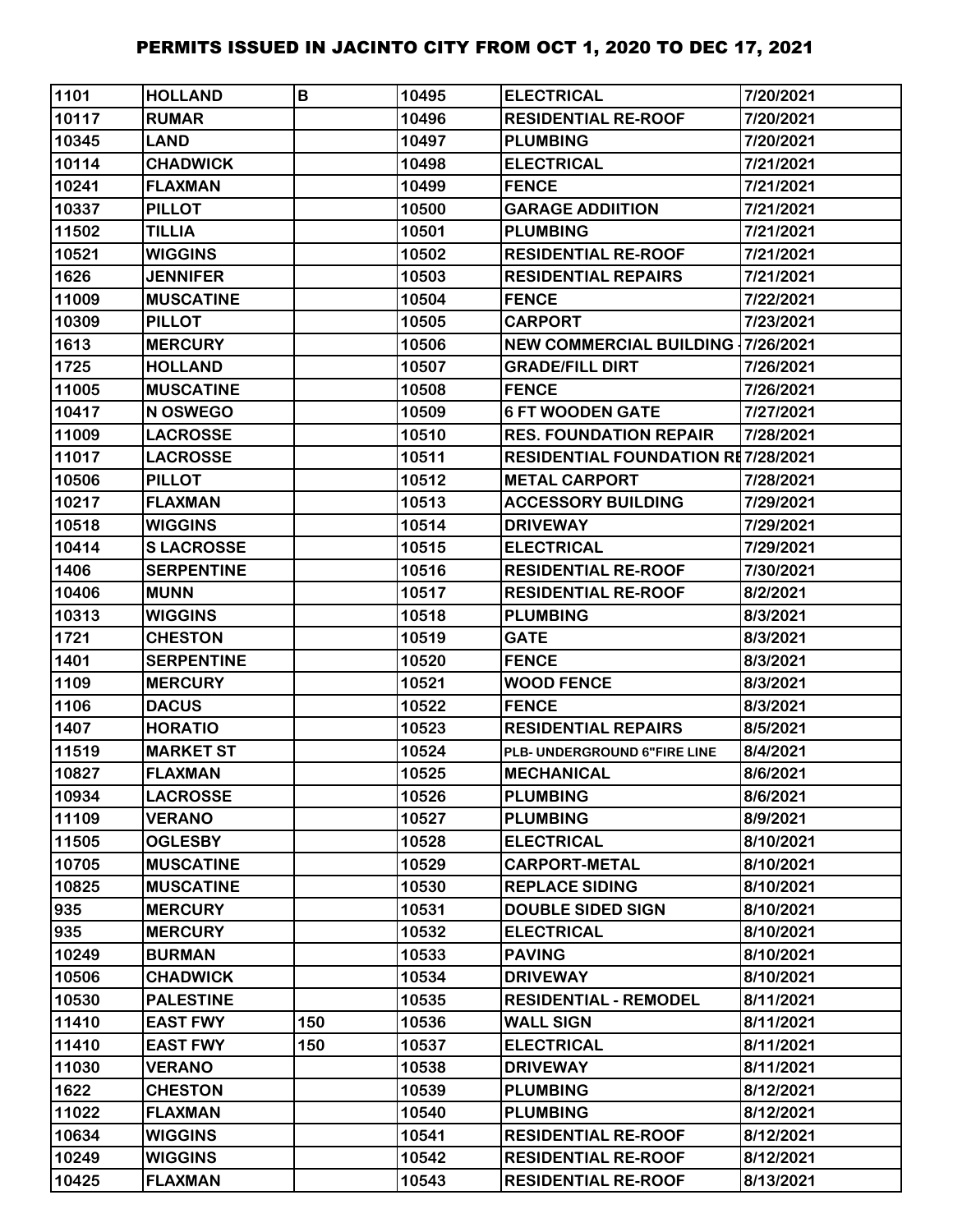| 10509 | <b>LANE</b>         |     | 10544     | <b>CARPORT</b>                      | 8/13/2021 |
|-------|---------------------|-----|-----------|-------------------------------------|-----------|
| 1306  | <b>SERPENTINE</b>   |     | 10545     | <b>RESIDENTIAL RE-ROOF</b>          | 8/16/2021 |
| 10821 | <b>LANE</b>         |     | 10546     | PAVING(ASPHALT OVERLAY-P 8/16/2021  |           |
| 10345 | N OSWEGO            |     | 10547     | <b>ELECTRICAL</b>                   | 8/16/2021 |
| 1106  | <b>DACUS</b>        |     | 10548     | <b>DEMOLITION OF GARAGE</b>         | 8/16/2021 |
| 1722  | <b>CASPERSON</b>    |     | 10549     | <b>REROOF</b>                       | 8/16/2021 |
| 1529  | <b>JENNIFER</b>     |     | 10550     | <b>MECHANICAL</b>                   | 8/17/2021 |
| 11514 | <b>CELTIS</b>       |     | 10551     | <b>DRIVEWAY</b>                     | 8/17/2021 |
| 10629 | <b>BURMAN</b>       |     | 10552     | <b>DRIVEWAY</b>                     | 8/17/2021 |
| 11102 | <b>EAST FWY</b>     | В   | 10552     | <b>ELECTRICAL</b>                   | 2/11/2021 |
| 10101 | <b>PILLOT</b>       |     | 10553     | <b>RESIDENTIAL REPAIRS</b>          | 8/18/2021 |
| 1525  | <b>CHESTON</b>      |     | 10554     | <b>RESIDENTIAL RE-ROOF</b>          | 8/18/2021 |
| 1613  | <b>MERCURY</b>      |     | 10555     | <b>PLUMBING</b>                     | 8/18/2021 |
| 1413  | <b>CHESTON</b>      |     | 10556     | <b>FENCE</b>                        | 8/19/2021 |
| 10731 | <b>MUNN</b>         |     | 10557     | <b>FENCE</b>                        | 8/20/2021 |
| 10727 | <b>MUNN</b>         |     | 10558     | <b>FENCE</b>                        | 8/20/2021 |
| 10901 | <b>MARKET</b>       |     | 10559     | <b>PAVING</b>                       | 8/20/2021 |
| 10705 | <b>BURMAN</b>       |     | 10560     | <b>MECHANICAL</b>                   | 8/20/2021 |
| 10533 | <b>WIGGINS</b>      |     | 10561     | <b>FENCE</b>                        | 8/20/2021 |
| 1407  | <b>HORATIO</b>      |     | 10562     | <b>PAVING</b>                       | 8/23/2021 |
| 1430  | <b>HORATIO</b>      |     | 10563     | <b>CARPORT AND PAVING</b>           | 8/23/2021 |
| 11017 | <b>LACROSSE</b>     |     | 10564     | <b>RESIDENTIAL REPAIRS</b>          | 8/24/2021 |
| 1529  | <b>JENNIFER</b>     |     | 10565     | <b>PLUMBING</b>                     | 8/25/2021 |
| 918   | <b>MERCURY</b>      |     | 110566    | <b>PLUMBING</b>                     | 8/26/2021 |
| 10610 | <b>LACROSSE</b>     |     | 10567     | <b>DRIVEWAY</b>                     | 8/26/2021 |
| 10906 | <b>FLAXMAN</b>      |     | 10568     | <b>BACK PORCH</b>                   | 8/26/2021 |
| 10342 | <b>NORVIC</b>       |     | 10569     | <b>PAVING-SLAB ONLY</b>             | 8/27/2021 |
| 10602 | <b>PILLOT</b>       |     | 10570     | <b>RES. REP (REPLACE POST</b>       | 8/27/2021 |
| 10138 | <b>CHADWICK</b>     |     | 10571     | <b>REROOF-SHINGLES ONLY</b>         | 8/30/2021 |
| 10145 | <b>WIGGINS</b>      |     | 10572     | <b>FENCE-WOOD</b>                   | 8/30/2021 |
| 10821 | <b>MUSCATINE</b>    |     | 10573     | <b>RESIDENTIAL REPAIRS</b>          | 8/31/2021 |
| 10114 | <b>PALESTINE</b>    |     | 10574     | <b>DEMOLITION OF EXISTING</b>       | 8/31/2021 |
| 10324 | <b>PALESTINE</b>    |     | 10575     | <b>PLUMBING</b>                     | 8/31/2021 |
| 11410 | <b>EAST FWY</b>     |     | 150 10576 | <b>ELECTRICAL</b>                   | 9/1/2021  |
| 1715  | <b>HOLLAND</b>      |     | 10577     | <b>ELECTRICAL</b>                   | 9/1/2021  |
| 11505 | <b>OGLESBY</b>      |     | 10578     | <b>PLUMBING</b>                     | 9/2/2021  |
| 10501 | <b>MUSCATINE</b>    |     | 10579     | <b>DEMOLITION OF INTERIOR</b>       | 9/3/2021  |
| 1704  | <b>HOLLAND</b>      |     | 10580     | <b>RESIDENTIAL RE-ROOF</b>          | 9/3/2021  |
| 1414  | <b>HORATIO</b>      |     | 10581     | <b>PLUMBING</b>                     | 9/7/2021  |
| 10145 | <b>CHADWICK</b>     |     | 10582     | <b>RESIDENTIAL RE-ROOF</b>          | 9/7/2021  |
| 10114 | <b>PALESTINE</b>    |     | 10583     | PLUMBING DISCONNECT                 | 9/7/2021  |
| 10402 | <b>S OSWEGO</b>     |     | 10584     | <b>DRIVEWAY</b>                     | 9/7/2021  |
| 10342 | <b>NORVIC</b>       |     | 10585     | <b>PLUMBING</b>                     | 9/7/2021  |
| 10214 | <b>PALESTINE</b>    |     | 10586     | DEMOLITION OF PORCH & SHE9/8/2021   |           |
| 1101  | <b>SIESTA</b>       |     | 10587     | <b>DEMOLITION-GARAGE</b>            | 9/8/2021  |
| 1026  | <b>AKRON</b>        |     | 10588     | RESIDENTIAL RE-ROOF (GARA 9/8/2021  |           |
| 10237 | <b>PILLOT</b>       |     | 10589     | NEW RESIDENTIAL - BUILDING 9/9/2021 |           |
| 11410 | <b>EAST FWY 150</b> | 150 | 10590     | <b>COMMERCIAL REMODEL</b>           | 9/9/2021  |
| 11202 | <b>OSWEGO</b>       |     | 10591     | <b>FOUNDATION REPAIR</b>            | 9/9/2021  |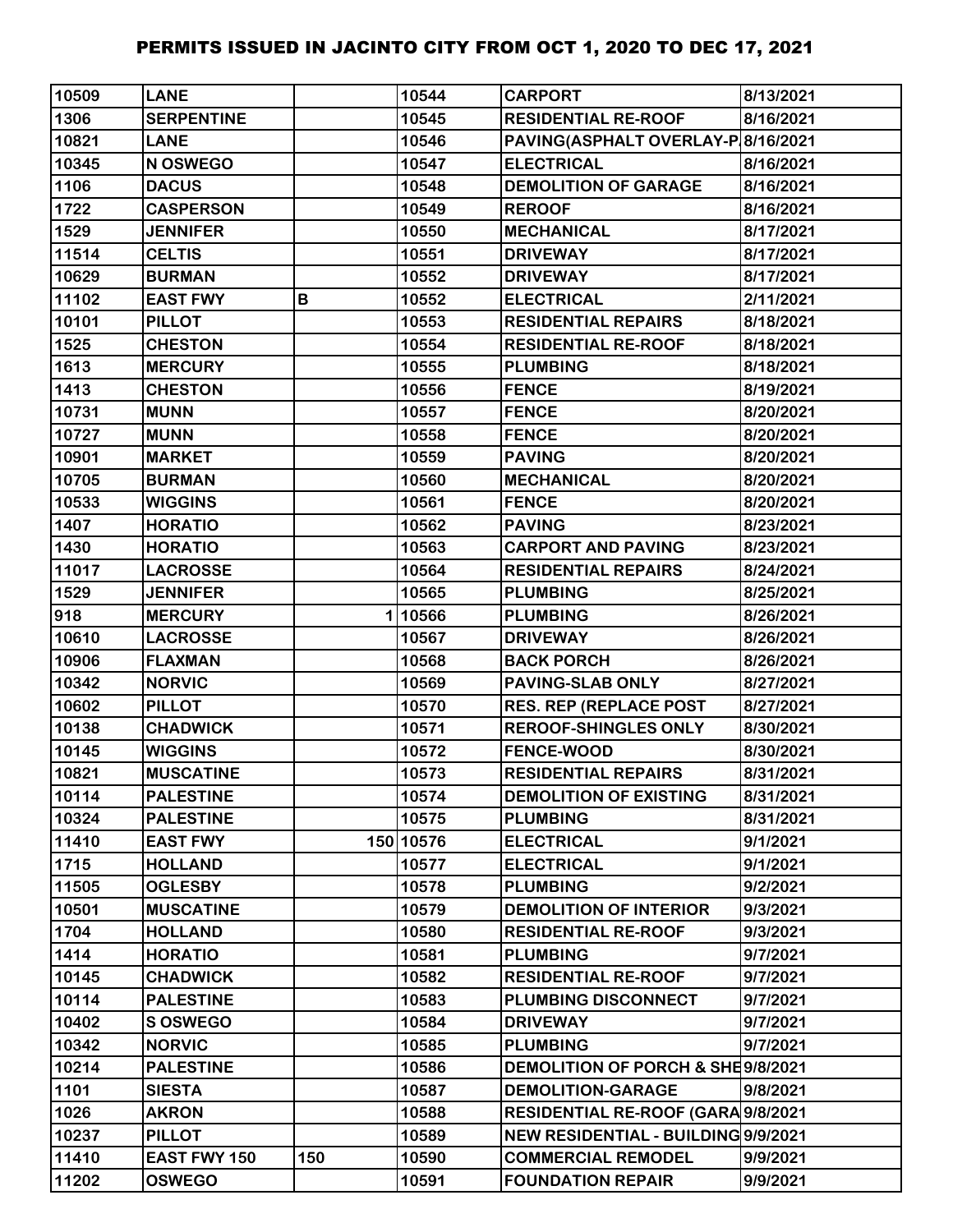| 10346 | <b>CHADWICK</b>   |     | 10592 | <b>FENCE-IRON- 6FT TALL</b>               | 9/9/2021  |
|-------|-------------------|-----|-------|-------------------------------------------|-----------|
| 10705 | <b>FLAXMAN</b>    |     | 10593 | <b>ELECTRICAL</b>                         | 9/9/2021  |
| 9701  | <b>MARKET</b>     |     | 10594 | <b>COMMERCIAL REMODEL</b>                 | 9/9/2021  |
| 10401 | <b>PALESTINE</b>  |     | 10595 | <b>ELECTRICAL</b>                         | 9/9/2021  |
| 10118 | <b>WIGGINS</b>    |     | 10596 | <b>REROOF</b>                             | 9/8/2021  |
| 1305  | <b>KILROY</b>     |     | 10597 | <b>ELECTRICAL</b>                         | 9/9/2021  |
| 10345 | <b>N LACROSSE</b> |     | 10598 | <b>FRONT PORCH</b>                        | 9/9/2021  |
| 10634 | <b>MUNN</b>       |     | 10599 | <b>SOLAR PANEL INSTALLATION 9/10/2021</b> |           |
| 10634 | <b>MUNN</b>       |     | 10600 | <b>ELECTRICAL</b>                         | 9/10/2021 |
| 10242 | <b>PALESTINE</b>  |     | 10601 | <b>RESIDENTIAL REPAIRS-PAINT &amp;</b>    | 9/10/2021 |
| 10414 | <b>CHADWICK</b>   |     | 10602 | RESIDENTIAL-REMODEL(ADDITI                | 9/10/2021 |
| 10205 | <b>LANE</b>       |     | 10603 | <b>RESIDENTIAL REPAIR</b>                 | 9/13/2021 |
| 10509 | <b>BURMAN</b>     |     | 10604 | <b>CARPORT</b>                            | 9/14/2021 |
| 10602 | <b>LANE</b>       |     | 10605 | <b>PORCH &amp; REPAIR BALCONY</b>         | 9/16/2021 |
| 11420 | <b>LANE</b>       |     | 10606 | <b>RE-ROOF</b>                            | 9/16/2021 |
| 10313 | <b>WIGGINS</b>    |     | 10607 | <b>RES.REPAIRS</b>                        | 9/16/2021 |
| 11613 | <b>FLAXMAN</b>    |     | 10608 | <b>DRIVEWAY</b>                           | 9/16/2021 |
| 10337 | <b>BURMAN</b>     |     | 10609 | <b>FENCE</b>                              | 9/17/2021 |
| 11601 | <b>CELTIS</b>     |     | 10610 | <b>ELECTRICAL</b>                         | 9/17/2021 |
| 11605 | <b>CELTIS</b>     |     | 10611 | <b>ELECTRICAL</b>                         | 9/17/2021 |
| 1301  | <b>JENNIFER</b>   |     | 10612 | <b>ELECTRICAL</b>                         | 9/17/2021 |
| 10129 | <b>FAIRFAX</b>    |     | 10613 | <b>FENCE</b>                              | 9/17/2021 |
| 1101  | <b>HOLLAND</b>    |     | 10614 | <b>SIDING</b>                             | 9/20/2021 |
| 9701  | <b>MARKET</b>     |     | 10615 | <b>FENCE REPAIR</b>                       | 9/20/2021 |
| 10933 | <b>MUSCATINE</b>  |     | 10616 | <b>PLUMBING</b>                           | 9/20/2021 |
| 10522 | <b>NORVIC</b>     |     | 10617 | <b>PLUMBING</b>                           | 9/20/2021 |
| 10237 | <b>PILLOT</b>     |     | 10618 | <b>PLUMBING</b>                           | 9/21/2021 |
| 10149 | <b>FAIFAX</b>     |     | 10619 | <b>RE-ROOF</b>                            | 9/21/2021 |
| 10505 | <b>NORVIC</b>     |     | 10620 | <b>LEVEL</b>                              | 9/21/2021 |
| 10213 | <b>BURMAN</b>     |     | 10621 | <b>PLUMBING</b>                           | 9/22/2021 |
| 10414 | <b>BURMAN</b>     |     | 10622 | PORCH & RES.REPAIRS                       | 9/22/2021 |
| 1306  | <b>MERCURY</b>    |     | 10623 | <b>RE-ROOF</b>                            | 9/23/2021 |
| 11430 | <b>EAST FWY</b>   | 350 | 10624 | <b>RIGHT OF WAY</b>                       | 9/23/2021 |
| 11450 | <b>EAST FWY</b>   |     | 10625 | <b>RIGHT OF WAY</b>                       | 9/23/2021 |
| 10125 | <b>FAIRFAX</b>    |     | 10626 | <b>FENCE</b>                              | 9/24/2021 |
| 11410 | <b>EAST FWY</b>   | 150 | 10627 | <b>PLUMBING</b>                           | 9/24/2021 |
| 10317 | <b>BURMAN</b>     |     | 10628 | <b>FENCE</b>                              | 9/24/2021 |
| 10602 | <b>CHADWICK</b>   |     | 10629 | <b>RES. REPAIRS</b>                       | 9/24/2021 |
| 10701 | <b>MUSCATINE</b>  |     | 10630 | <b>PAVING</b>                             | 9/24/2021 |
| 1401  | <b>JENNIFER</b>   |     | 10631 | <b>DRIVEWAY</b>                           | 9/24/2021 |
| 10802 | <b>LACROSSE</b>   |     | 10632 | <b>CARPORT</b>                            | 9/24/2021 |
| 1306  | <b>MERCURY</b>    |     | 10633 | <b>COMMERCIAL REPAIRS-SIDING9/24/2021</b> |           |
| 9990  | <b>EAST FWY</b>   | E   | 10634 | <b>SIGN</b>                               | 9/27/2021 |
| 9990  | <b>EAST FWY</b>   | E   | 10635 | <b>ELECTRICAL</b>                         | 9/27/2021 |
| 10602 | <b>EAST FWY</b>   |     | 10636 | <b>FENCE</b>                              | 9/27/2021 |
| 1306  | <b>MERCURY</b>    |     | 10637 | <b>COMMERCIAL DOORS AND WINDOW</b>        | 9/28/2021 |
| 1625  | <b>JENNIFER</b>   |     | 10638 | WOOD FENCE-LEFT SIDE OF HOM               | 9/28/2021 |
| 11601 | <b>MARKET ST</b>  |     | 10639 | DEMOLITION OF CELL PHONE TO               | 9/29/2021 |
| 10117 | <b>CHADWICK</b>   |     | 10640 | <b>LEVEL-BLK &amp; BASE</b>               | 9/29/2021 |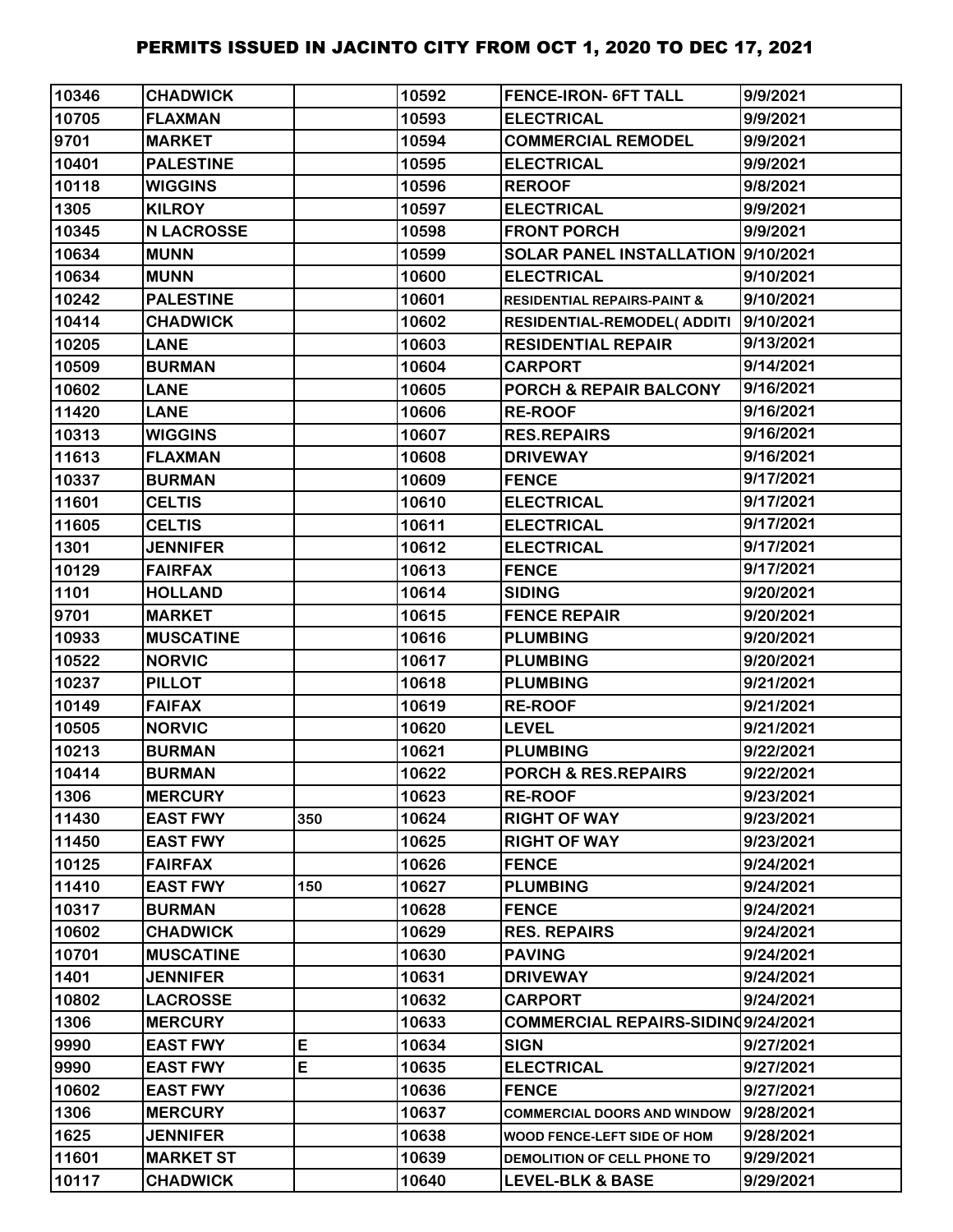| 10725 | <b>NORVIC</b>     |     | 10641 | <b>LEVEL-BLK &amp; BASE</b>               | 9/30/2021  |
|-------|-------------------|-----|-------|-------------------------------------------|------------|
| 11015 | <b>MARKET</b>     | B   | 10642 | <b>COMMERCIAL (DOORS)</b>                 | 10/4/2021  |
| 1705  | <b>SERPENTINE</b> |     | 10643 | <b>PLUMBING</b>                           | 10/4/2021  |
| 10138 | <b>NORVIC</b>     |     | 10644 | <b>RESIDENTIAL REPAIRS</b>                | 10/4/2021  |
| 10530 | <b>MUNN</b>       |     | 10645 | <b>RESIDENTIAL RE-ROOF</b>                | 10/4/2021  |
| 10333 | <b>PILLOT</b>     |     | 10646 | PAVING-F.PORCH CEMENT REP.                | 10/4/2021  |
| 10410 | <b>PALESTINE</b>  |     | 10647 | <b>RAISE ROOF PITCH &amp; RES.REPAIRS</b> | 10/4/2021  |
| 10321 | <b>CHADWICK</b>   |     | 10648 | <b>RE-ROOF</b>                            | 10/5/2021  |
| 10522 | <b>NORVIC</b>     |     | 10649 | <b>RES.REP (Boiler Closet)</b>            | 10/5/2021  |
| 10410 | <b>PALESTINE</b>  |     | 10650 | <b>ELECTRICAL</b>                         | 10/5/2021  |
| 10213 | <b>BURMAN</b>     |     | 10651 | <b>PLUMBING</b>                           | 10/6/2021  |
| 9990  | <b>EAST FWY</b>   | B   | 10652 | <b>COMMERCIAL REMODEL</b>                 | 10/6/2021  |
| 10422 | <b>S OSWEGO</b>   |     | 10653 | <b>RESIDENTIAL REPAIRS</b>                | 10/6/2021  |
| 10610 | <b>BURMAN</b>     |     | 10654 | <b>MECHANICAL</b>                         | 10/6/2021  |
| 10906 | <b>MUSCATINE</b>  |     | 10655 | <b>WOOD FENCE</b>                         | 10/7/2021  |
| 10342 | <b>NORVIC</b>     |     | 10656 | <b>RESIDENTIAL ADDITION</b>               | 10/7/2021  |
| 10609 | <b>LANE</b>       |     | 10657 | <b>RESIDENTIAL REPAIRS</b>                | 10/7/2021  |
| 9990  | <b>EAST FWY</b>   | B   | 10658 | <b>PLUMBING</b>                           | 10/7/2021  |
| 9990  | <b>EAST FWY</b>   | B   | 10659 | <b>ELECTRICAL</b>                         | 10/7/2021  |
| 9990  | <b>EAST FWY</b>   | B   | 10660 | <b>MECHANICAL</b>                         | 10/8/2021  |
| 10609 | <b>LANE</b>       |     | 10661 | <b>PLUMBING</b>                           | 10/8/2021  |
| 1737  | <b>CHESTON</b>    |     | 10662 | <b>PLUMBING</b>                           | 10/8/2021  |
| 10606 | <b>PILLOT</b>     |     | 10663 | <b>BACK PORCH</b>                         | 10/8/2021  |
| 1513  | <b>SHERYL</b>     |     | 10664 | <b>RESIDENTIAL REPIRS</b>                 | 10/8/2021  |
| 10150 | <b>PILLOT</b>     |     | 10665 | <b>RESIDENTIAL REPAIR</b>                 | 10/11/2021 |
| 10150 | <b>PILLOT</b>     |     | 10666 | <b>ELECTRICAL</b>                         | 10/11/2021 |
| 10138 | <b>FLAXMAN</b>    |     | 10667 | <b>SOLAR PANELS</b>                       | 10/11/2021 |
| 10138 | <b>FLAXMAN</b>    |     | 10668 | <b>ELECTRICAL</b>                         | 10/11/2021 |
| 10913 | <b>OSWEGO</b>     |     | 10669 | <b>RESIDENTIAL RE-ROOF</b>                | 10/11/2021 |
| 10314 | <b>EAST FWY</b>   | B   | 10670 | <b>ELECTRICAL</b>                         | 10/12/2021 |
| 10337 | <b>PILLOT</b>     |     | 10671 | <b>ELECTRICAL</b>                         | 10/13/2021 |
| 10921 | <b>WIGGINS</b>    |     | 10672 | <b>DEMOLITION</b>                         | 10/13/2021 |
| 10921 | <b>WIGGINS</b>    |     | 10673 | <b>NEW RESIDENTIAL HOME</b>               | 10/13/2021 |
| 10230 | <b>EAST FWY</b>   | 2/3 | 10674 | <b>R.O.W(INSTALL SM</b>                   | 10/14/2021 |
| 10502 | <b>PILLOT</b>     |     | 10675 | <b>REPLACE SIDING</b>                     | 10/14/2021 |
| 10909 | <b>MUSCATINE</b>  |     | 10676 | <b>RESIDENTIAL REPAIR</b>                 | 10/14/2021 |
| 10610 | <b>BURMAN</b>     |     | 10677 | <b>ELECTRICAL</b>                         | 10/14/2021 |
| 11410 | <b>EAST FWY</b>   | 150 | 10678 | <b>FIRE PROTECTION</b>                    | 10/15/2021 |
| 10529 | <b>LACROSSE</b>   |     | 10679 | <b>REROOF</b>                             | 10/15/2021 |
| 4202  | <b>FIDELITY</b>   |     | 10680 | <b>SIGN</b>                               | 10/15/2021 |
| 4202  | <b>FIDELITY</b>   |     | 10681 | <b>ELECTRICAL</b>                         | 10/15/2021 |
| 11117 | <b>MARKET</b>     |     | 10682 | <b>FENCE</b>                              | 10/15/2021 |
| 10134 | <b>PALESTINE</b>  |     | 10683 | <b>PLUMBING</b>                           | 10/18/2021 |
| 9990  | <b>EAST FWY</b>   | B   | 10684 | <b>PLUMBING</b>                           | 10/18/2021 |
| 10433 | <b>PALESTINE</b>  |     | 10685 | <b>RE-ROOF ONLY</b>                       | 10/19/2021 |
| 10433 | <b>PALESTINE</b>  |     | 10686 | <b>DRIVEWAY-HAS DIP-GUTTER</b>            | 10/19/2021 |
| 10525 | <b>BURMAN</b>     |     | 10687 | <b>PLUMBING</b>                           | 10/19/2021 |
| 10214 | <b>PALESTINE</b>  |     | 10688 | <b>LEVEL-SLAB</b>                         | 10/19/2021 |
| 10606 | <b>CHADWICK</b>   |     | 10689 | <b>ACCESSORY BUILDING</b>                 | 10/19/2021 |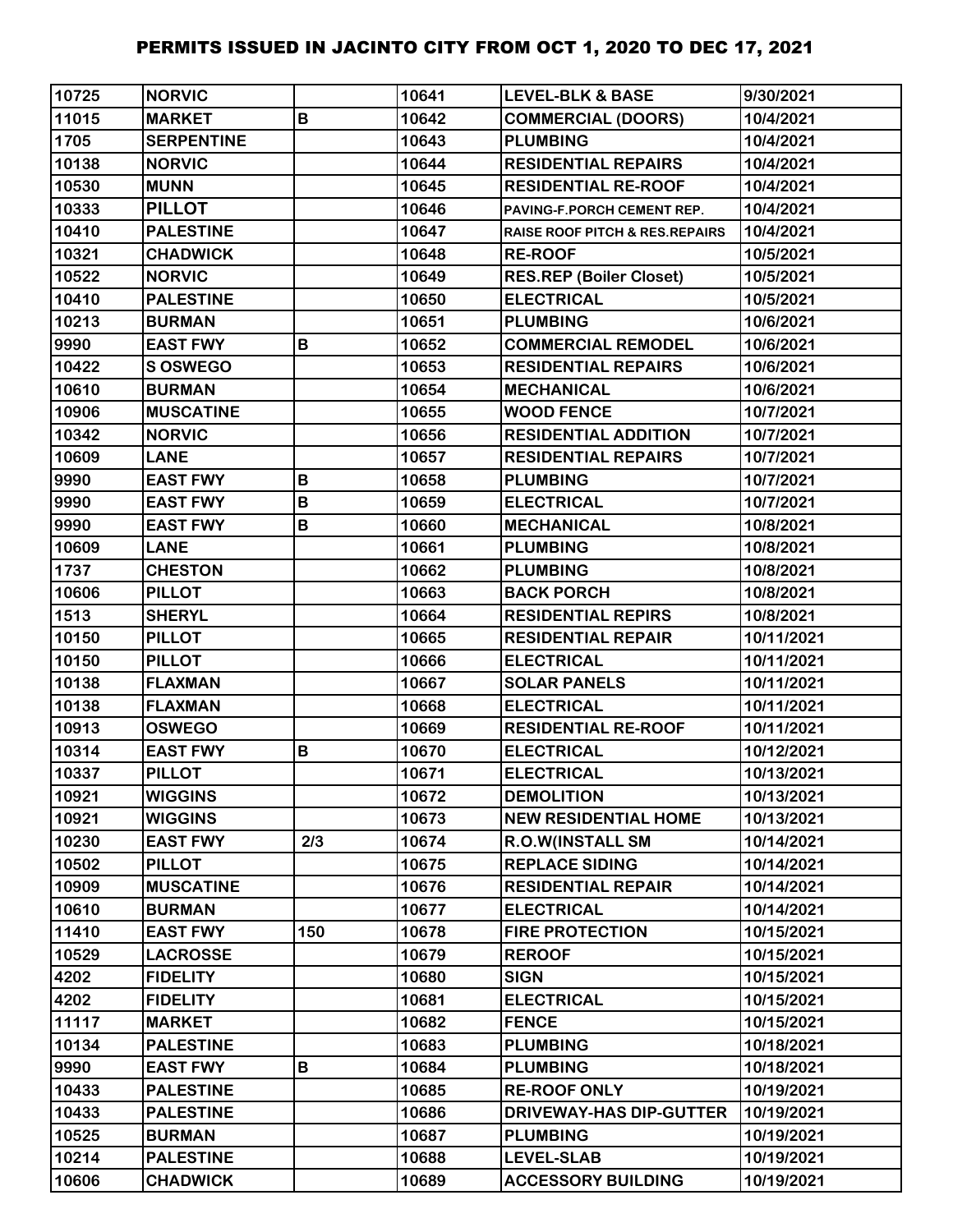| 1606  | <b>BELIN</b>      |   | 10690 | <b>PLUMBING</b>                            | 10/19/2021 |
|-------|-------------------|---|-------|--------------------------------------------|------------|
| 1638  | <b>BELIN</b>      |   | 10691 | <b>GRADE/FILL DIRT</b>                     | 10/19/2021 |
| 10149 | <b>FLAXMAN</b>    |   | 10692 | <b>REROOF</b>                              | 10/20/2021 |
| 10912 | <b>EAST FWY</b>   |   | 10693 | <b>WALL SIGN</b>                           | 10/20/2021 |
| 10912 | <b>EAST FWY</b>   |   | 10694 | DOUBLE SIDED SIGN ON POLE 10/20/2021       |            |
| 10149 | <b>FAIRFAX</b>    |   | 10695 | <b>PLUMBING</b>                            | 10/20/2021 |
| 1501  | <b>JENNIFER</b>   |   | 10696 | <b>RESIDENTIAL REPAIRS</b>                 | 10/21/2021 |
| 10114 | <b>PALESTINE</b>  |   | 10697 | NEW RESIDENTIAL - BUILDING 10/21/2021      |            |
| 1638  | <b>BELIN</b>      |   | 10698 | <b>WOOD FENCE</b>                          | 10/21/2021 |
| 10909 | <b>MUSCATINE</b>  |   | 10699 | BLOCK & BASE FOUNDATION 10/21/2021         |            |
| 10522 | <b>FLAXMAN</b>    |   | 10700 | <b>DRIVEWAY</b>                            | 10/21/2021 |
| 10226 | <b>MUNN</b>       |   | 10701 | <b>RESIDENTIAL RE-ROOF</b>                 | 10/22/2021 |
| 10125 | <b>RUMAR</b>      |   | 10702 | RESD REP-BTHRM FLRS/SHWR 10/22/2021        |            |
| 10521 | <b>NORVIC</b>     |   | 10703 | ACCESSORY BUILDING-SHED 10/25/2021         |            |
| 10117 | <b>PALESTINE</b>  |   | 10704 | RES.REPAIRS(SIDING, PAINT, F 10/25/2021    |            |
| 10518 | <b>WIGGINS</b>    |   | 10705 | <b>ACCESSORY BUILDING</b>                  | 10/25/2021 |
| 10725 | <b>NORVIC</b>     |   | 10706 | <b>PLUMBING</b>                            | 10/25/2021 |
| 10409 | <b>N LACROSSE</b> |   | 10707 | <b>RESIDENTIAL REPAIRS</b>                 | 10/26/2021 |
| 10530 | <b>NORVIC</b>     |   | 10708 | <b>REPLACE SIDING</b>                      | 10/26/2021 |
| 1405  | <b>HOLLAND</b>    |   | 10709 | <b>PLUMBING</b>                            | 10/27/2021 |
| 10608 | <b>OSWEGO</b>     |   | 10710 | <b>SOLAR PANELS</b>                        | 10/27/2021 |
| 10608 | <b>OSWEGO</b>     |   | 10711 | <b>ELECTRICAL</b>                          | 10/27/2021 |
| 10333 | <b>MUNN</b>       |   | 10712 | <b>RESIDENTIAL RE-ROOF</b>                 | 10/27/2021 |
| 10905 | <b>VERANO</b>     |   | 10713 | <b>PLUMBING</b>                            | 10/28/2021 |
| 10433 | <b>PALESTINE</b>  |   | 10714 | <b>ELECTRICAL</b>                          | 10/28/2021 |
| 10237 | <b>PILLOT</b>     |   | 10715 | <b>ELECTRICAL</b>                          | 10/28/2021 |
| 10209 | <b>FLAXMAN</b>    |   | 10716 | <b>RESIDENTIAL RE-ROOF</b>                 | 10/28/2021 |
| 1613  | <b>MERCURY</b>    |   | 10717 | <b>MECHANICAL</b>                          | 10/29/2021 |
| 10114 | <b>PALESTINE</b>  |   | 10718 | <b>PLUMBING</b>                            | 10/29/2021 |
| 11506 | <b>LANE</b>       |   | 10719 | <b>ELECTRICAL</b>                          | 10/29/2021 |
| 10901 | <b>LACROSSE</b>   |   | 10720 | <b>WOOD FENCE 6FT TALL</b>                 | 11/1/2021  |
| 10901 | <b>OSWEGO</b>     |   | 10721 | <b>NEW GARAGE FOUNDATION ONL 11/1/2021</b> |            |
| 1613  | <b>MERCURY</b>    |   | 10722 | <b>DRIVEWAY</b>                            | 11/1/2021  |
| 10334 | <b>FAIRFAX</b>    |   | 10723 | <b>FENCE AND SIDING</b>                    | 11/1/2021  |
| 10345 | <b>FLAXMAN</b>    |   | 10724 | <b>DRIVEWAY</b>                            | 11/1/2021  |
| 10605 | <b>BURMAN</b>     |   | 10725 | <b>REROOF</b>                              | 11/1/2021  |
| 10203 | <b>MARKET</b>     | Н | 10726 | <b>ELECTRICAL</b>                          | 11/1/2021  |
| 1529  | <b>JENNIFER</b>   |   | 10727 | <b>PLUMBING</b>                            | 11/2/2021  |
| 10421 | <b>MUSCATINE</b>  |   | 10728 | <b>FOUNDATION REPAIR</b>                   | 11/3/2021  |
| 10118 | <b>MUNN</b>       |   | 10729 | <b>DEMOLITION (GARAGE)</b>                 | 11/3/2021  |
| 10150 | <b>WIGGINS</b>    |   | 10730 | <b>REROOF</b>                              | 11/3/2021  |
| 10202 | <b>WIGGINS</b>    |   | 10732 | <b>RESIDENTIAL RE-ROOF</b>                 | 11/5/2021  |
| 10734 | <b>NORVIC</b>     |   | 10734 | <b>ELECTRICAL</b>                          | 11/5/2021  |
| 10237 | <b>PILLOT</b>     |   | 10735 | <b>MECHANICAL</b>                          | 11/5/2021  |
| 10706 | <b>LACROSSE</b>   |   | 10736 | <b>PLUMBING</b>                            | 11/8/2021  |
| 1726  | <b>BELIN</b>      |   | 10737 | <b>RESIDENTIAL REPAIRS</b>                 | 11/8/2021  |
| 11021 | <b>FLAXMAN</b>    |   | 10738 | <b>REROOF</b>                              | 11/8/2021  |
| 10342 | <b>NORVIC</b>     |   | 10739 | <b>ELECTRICAL</b>                          | 11/8/2021  |
| 10713 | <b>MUSCATINE</b>  |   | 10740 | <b>ELECTRICAL</b>                          | 11/8/2021  |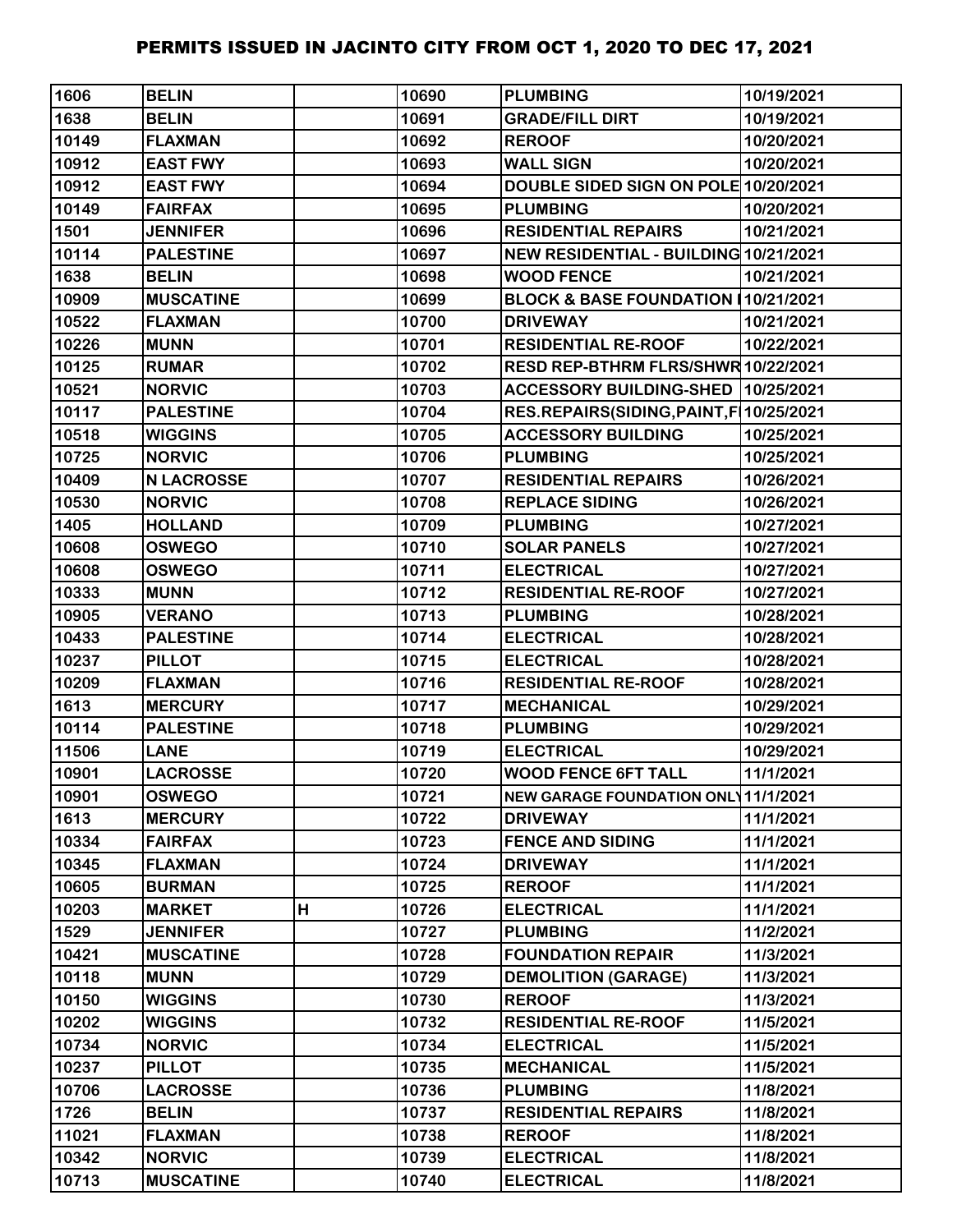| 10905 | <b>INVIERNO</b>   | 10741 | <b>DEMOLITION</b>                        | 11/8/2021  |
|-------|-------------------|-------|------------------------------------------|------------|
| 10214 | <b>PALESTINE</b>  | 10742 | <b>RESIDENTIAL REPAIRS</b>               | 11/9/2021  |
| 10701 | <b>PILLOT</b>     | 10743 | <b>ELECTRICAL</b>                        | 11/9/2021  |
| 10317 | <b>MUNN</b>       | 10744 | <b>REROOF</b>                            | 11/9/2021  |
| 1514  | <b>BELIN</b>      | 10745 | <b>RESIDENTIAL ADDITION</b>              | 11/10/2021 |
| 10230 | EAST FWY 2/3      | 10746 | <b>ELECTRICAL</b>                        | 11/10/2021 |
| 10142 | <b>NORVIC</b>     | 10747 | <b>PLUMBING - GTO</b>                    | 11/10/2021 |
| 10706 | <b>FLAXMAN</b>    | 10748 | <b>SIDING</b>                            | 11/10/2021 |
| 11617 | <b>LORD</b>       | 10749 | <b>FENCE (GATE)</b>                      | 11/11/2021 |
| 10634 | <b>CHADWICK</b>   | 10750 | <b>ELECTRICAL</b>                        | 11/11/2021 |
| 10743 | <b>NORVIC</b>     | 10751 | <b>PLUMBING</b>                          | 11/11/2021 |
| 10401 | <b>FLAXMAN</b>    | 10752 | <b>SIDING, WINDOWS &amp; DOORS</b>       | 11/11/2021 |
| 10230 | <b>EAST FWY</b>   | 10753 | <b>PLUMBING</b>                          | 11/11/2021 |
| 11420 | <b>LANE</b>       | 10754 | <b>ELECTRICAL</b>                        | 11/11/2021 |
| 10345 | <b>N LACROSSE</b> | 10755 | <b>SIDING AND WINDOWS</b>                | 11/12/2021 |
| 1513  | <b>SHERYL</b>     | 10756 | <b>ELECTRICAL</b>                        | 11/12/2021 |
| 11500 | <b>EAST FWY</b>   | 10757 | <b>ELECTRICAL - SIGN</b>                 | 11/12/2021 |
| 11500 | <b>EAST FWY</b>   | 10758 | SIGN A, B, C & D                         | 11/12/2021 |
| 1708  | <b>KERBY</b>      | 10759 | <b>REROOF</b>                            | 11/15/2021 |
| 10705 | <b>MARKET</b>     | 10761 | PAVING-PARKING LOT REPAIR 11/15/2021     |            |
| 11519 | <b>MARKET ST</b>  | 10762 | <b>PLUMBING</b>                          | 11/15/2021 |
| 10101 | <b>NORVIC</b>     | 10763 | <b>REROOF</b>                            | 11/17/2021 |
| 10714 | <b>FLAXMAN</b>    | 10764 | <b>ACCESSORY BUIILDING</b>               | 11/17/2021 |
| 10501 | <b>MUSCATINE</b>  | 10765 | REPLACE SHEET METAL ROOF 11/18/2021      |            |
| 10512 | <b>MUSCATINE</b>  | 10766 | <b>PAVING</b>                            | 11/18/2021 |
| 11519 | <b>MARKET ST</b>  | 10767 | <b>PLUMBING</b>                          | 11/18/2021 |
| 10142 | <b>PALESTINE</b>  | 10768 | <b>CARPORT</b>                           | 11/18/2021 |
| 10409 | N OSWEGO          | 10769 | <b>CARPORT</b>                           | 11/18/2021 |
| 10336 | <b>PALESTINE</b>  | 10770 | <b>SIGN</b>                              | 11/19/2021 |
| 1402  | <b>HOLLAND</b>    | 10771 | <b>MECHANICAL</b>                        | 11/19/2021 |
| 1613  | <b>MERCURY</b>    | 10772 | <b>ELECTRICAL</b>                        | 11/19/2021 |
| 11519 | <b>MARKET ST</b>  | 10773 | <b>PAVING</b>                            | 11/19/2021 |
| 10921 | <b>WIGGINS</b>    | 10774 | <b>PLUMBING</b>                          | 11/19/2021 |
| 10429 | <b>PALESTINE</b>  | 10775 | <b>PAVING</b>                            | 11/19/2021 |
| 11501 | <b>TILIA</b>      | 10776 | RESIDENTIAL ADDITION & REPAIR 11/22/2021 |            |
| 11450 | <b>EAST FWY</b>   | 10777 | NEW LED DIGITAL BILLBOARD 11/22/2021     |            |
| 10832 | <b>LANE</b>       | 10778 | <b>PLUMBING</b>                          | 11/22/2021 |
| 1625  | <b>JENNIFER</b>   | 10779 | <b>PLUMBING</b>                          | 11/22/2021 |
| 10518 | <b>FLAXMAN</b>    | 10780 | <b>REROOF</b>                            | 11/22/2021 |
| 1211  | <b>MERCURY</b>    | 10781 | <b>REPAIR SHED</b>                       | 11/22/2021 |
| 1317  | <b>JENNIFER</b>   | 10782 | <b>REPLACE SIDING</b>                    | 11/22/2021 |
| 10230 | <b>EAST FWY</b>   | 10783 | <b>DEMOLITION</b>                        | 11/23/2021 |
| 10525 | <b>BURMAN</b>     | 10784 | <b>MECHANICAL</b>                        | 11/23/2021 |
| 10525 | <b>BURMAN</b>     | 10785 | <b>ELECTRICAL</b>                        | 11/24/2021 |
| 11216 | <b>MUNN</b>       | 10786 | <b>PLUMBING</b>                          | 11/24/2021 |
| 10230 | <b>EAST FWY</b>   | 10787 | NEW COMMERCIAL - BUILDING11/24/2021      |            |
| 10909 | <b>MUSCATINE</b>  | 10788 | <b>RESIDENTIAL RE-ROOF</b>               | 11/24/2021 |
| 10810 | <b>BURMAN</b>     | 10789 | <b>PAVING</b>                            | 11/29/2021 |
| 10101 | <b>FLAXMAN</b>    | 10790 | <b>PLUMBING</b>                          | 11/29/2021 |